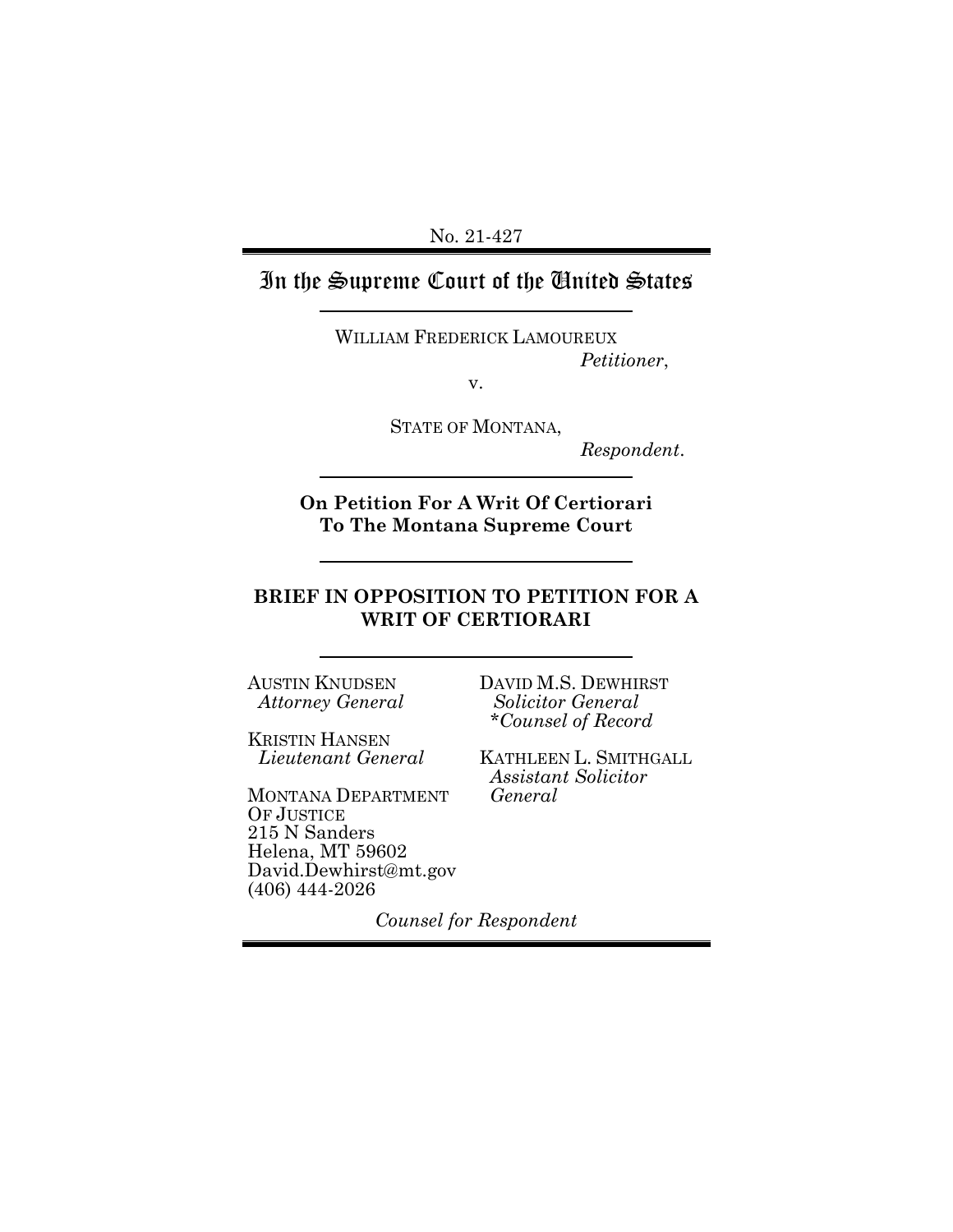# **QUESTION PRESENTED**

Whether a statute that criminalizes obscene, lewd, or profane statements made with the specific intent to terrify, intimidate, threaten, harass, annoy, or offend burdens a substantial amount of protected speech relative to its plainly legitimate sweep.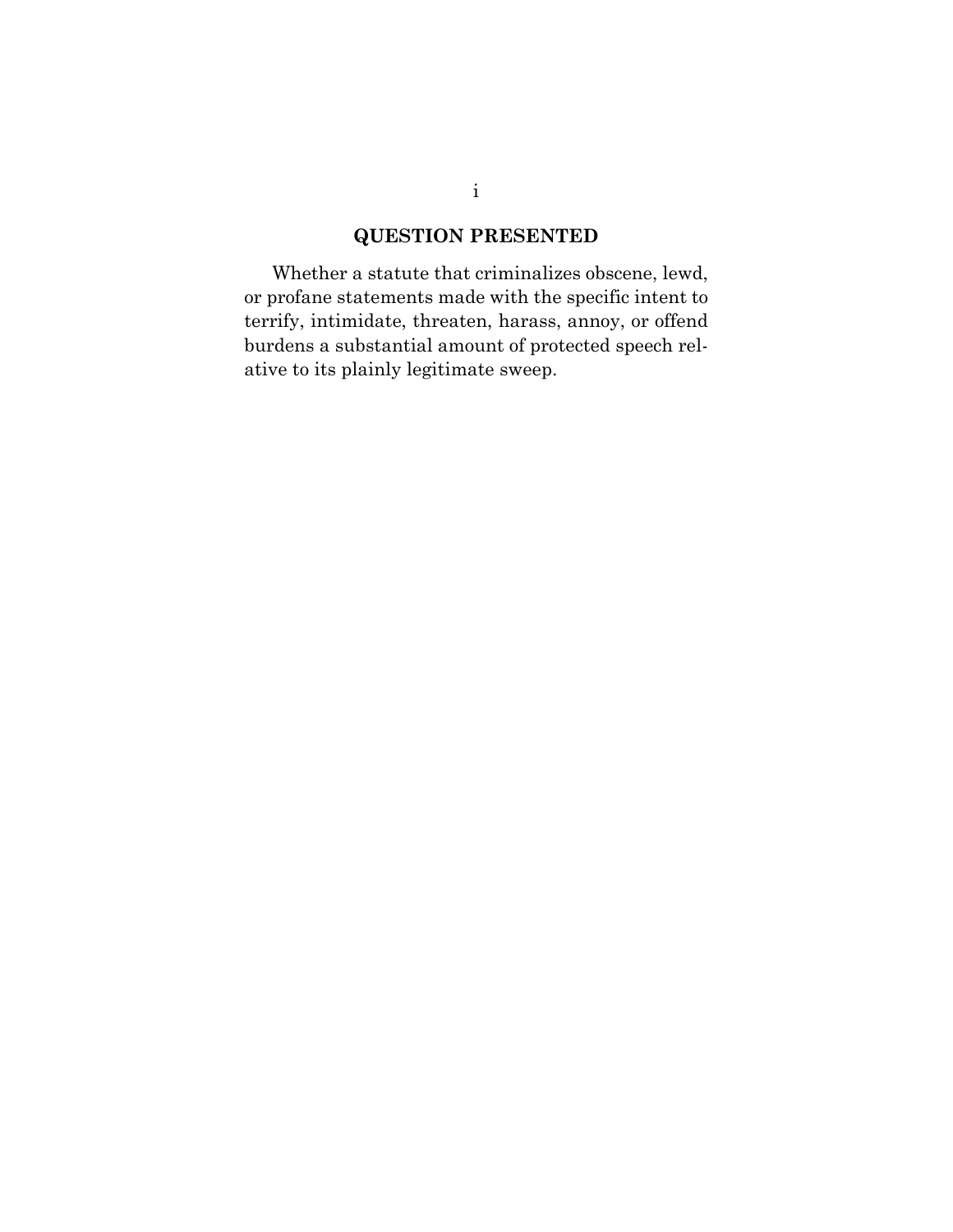## **PARTIES TO THE PROCEEDING**

William Frederick Lamoureux, petitioner on review, was the defendant-appellant below.

The State of Montana, respondent on review, was the plaintiff-appellee below.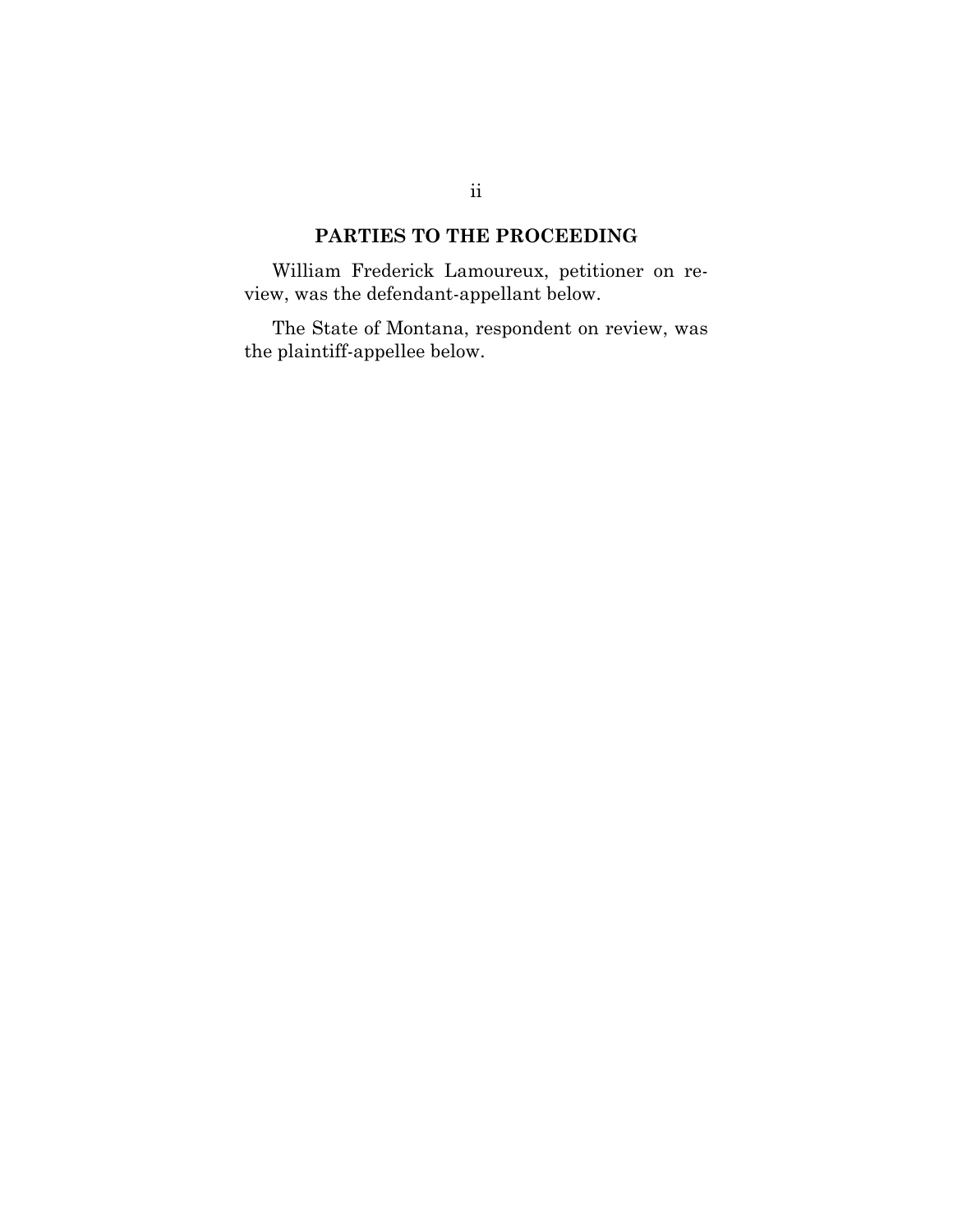## **STATEMENT OF RELATED PROCEEDINGS**

*State v. Lamoureux*, No. DC-17-633(A) (Mont. Dist. Ct. 2018).

*State v. Lamoureux*, No. DA 18-0639 (Mont. 2021).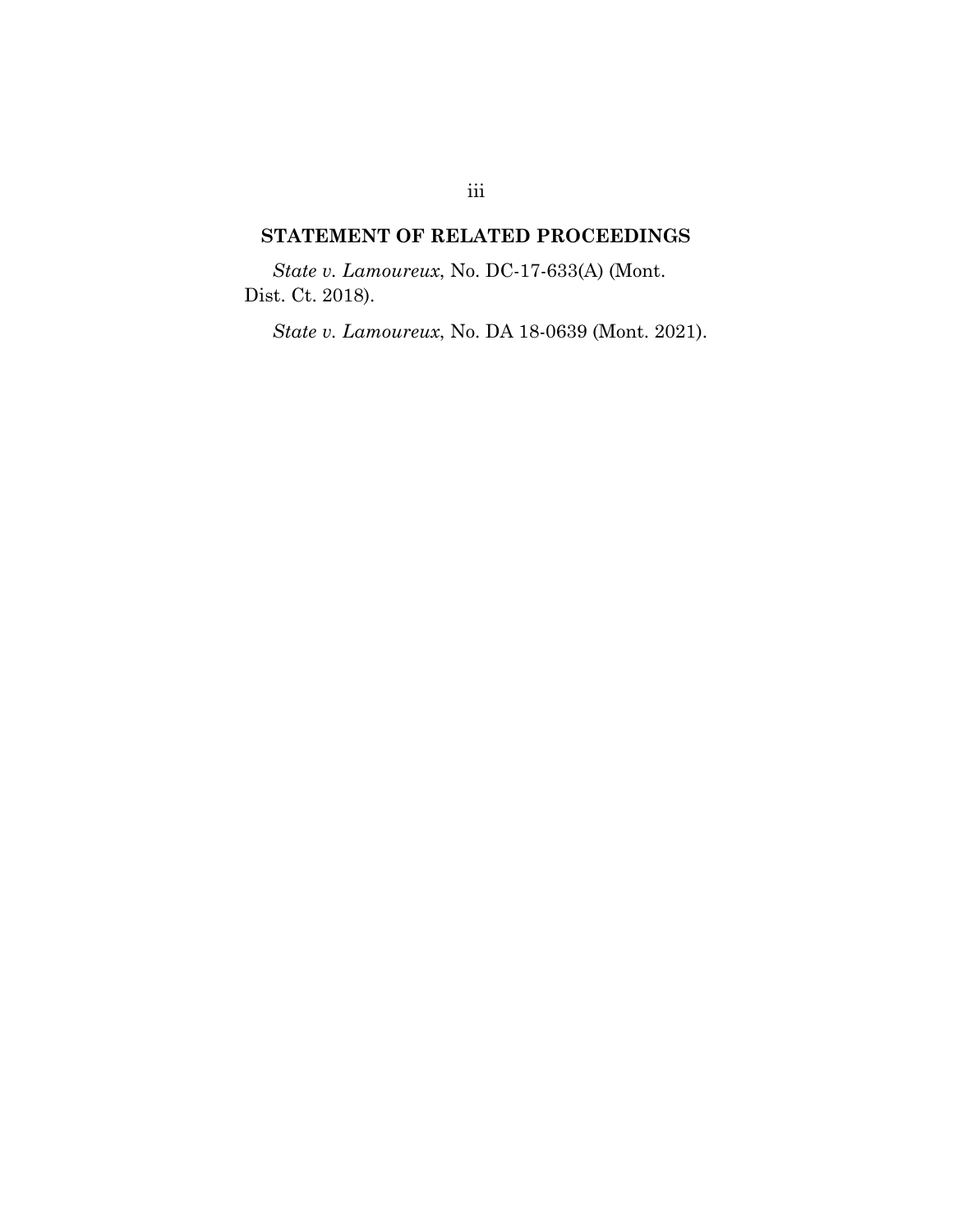## **TABLE OF CONTENTS**

|                                     | PARTIES TO THE PROCEEDING  ii                                                                  |
|-------------------------------------|------------------------------------------------------------------------------------------------|
|                                     | STATEMENT OF RELATED PROCEEDINGS iii                                                           |
|                                     |                                                                                                |
|                                     |                                                                                                |
|                                     |                                                                                                |
| CONSTITUTIONAL AND STATUTORY PROVI- |                                                                                                |
|                                     |                                                                                                |
|                                     |                                                                                                |
|                                     | REASONS FOR DENYING THE PETITION 6                                                             |
| I.                                  | No genuine First Amendment conflicts exist in<br>state and federal courts regarding electronic |
|                                     | A. Category One: prohibitions on conduct un-<br>dertaken with the intent to instill fear8      |
|                                     | B. Category Two: prohibitions on annoying                                                      |
|                                     | C. Category Three: prohibitions on annoying<br>speech made with specific intent and that       |
| Н.                                  | This Court already declined to address this ex-                                                |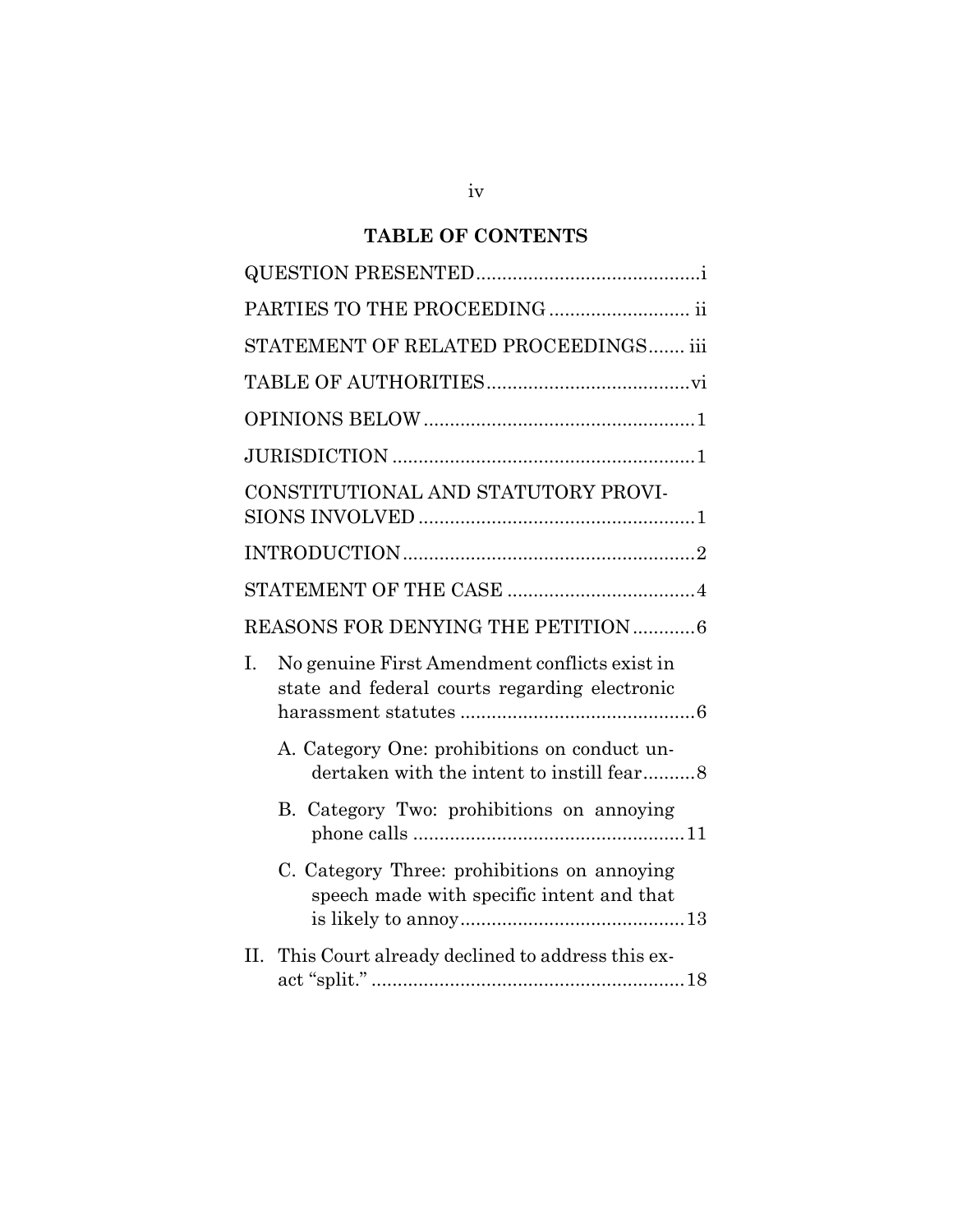| III. The Montana Supreme Court correctly upheld<br>Montana's Privacy in Communications Act20    |
|-------------------------------------------------------------------------------------------------|
| IV. This case is not the vehicle to address Lam-<br>our eux's perceived split of authorities 24 |
|                                                                                                 |

v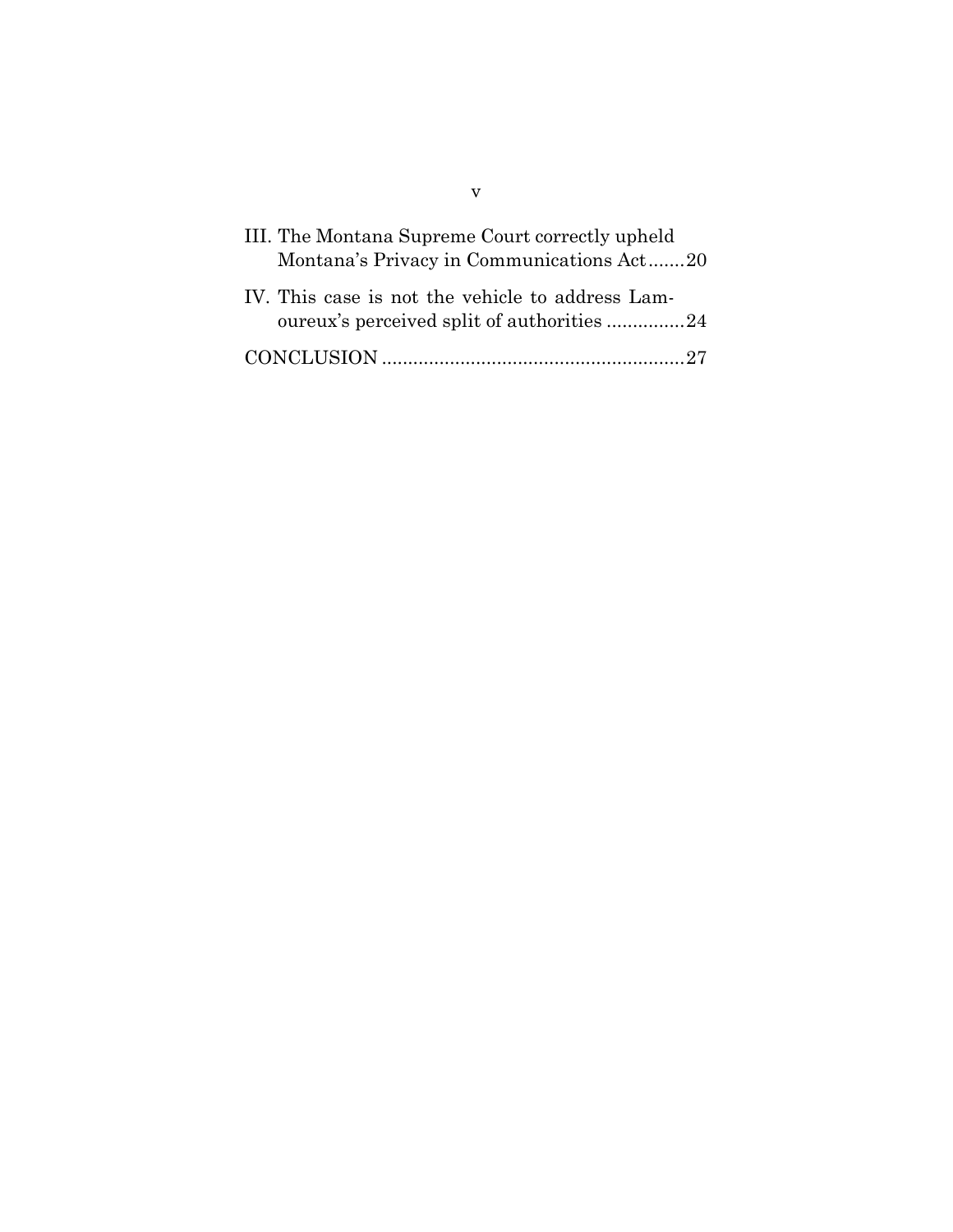## **TABLE OF AUTHORITIES**

## **Cases**

| Bolles v. People,                               |
|-------------------------------------------------|
|                                                 |
| Broadrick v. Oklahoma,                          |
|                                                 |
| Constantino v. State,                           |
|                                                 |
| Cooper Indus. v. Leatherman Tool Grp., Inc.,    |
|                                                 |
| Cox v. Louisiana,                               |
|                                                 |
| FCC v. League of Women Voters,                  |
|                                                 |
| Galloway v. State,                              |
|                                                 |
| Gilbreath v. State,                             |
|                                                 |
| Gormley v. Director, Connecticut State Dep't of |
| Adult Probation, 449 U.S. 1023 (1980)  18, 19   |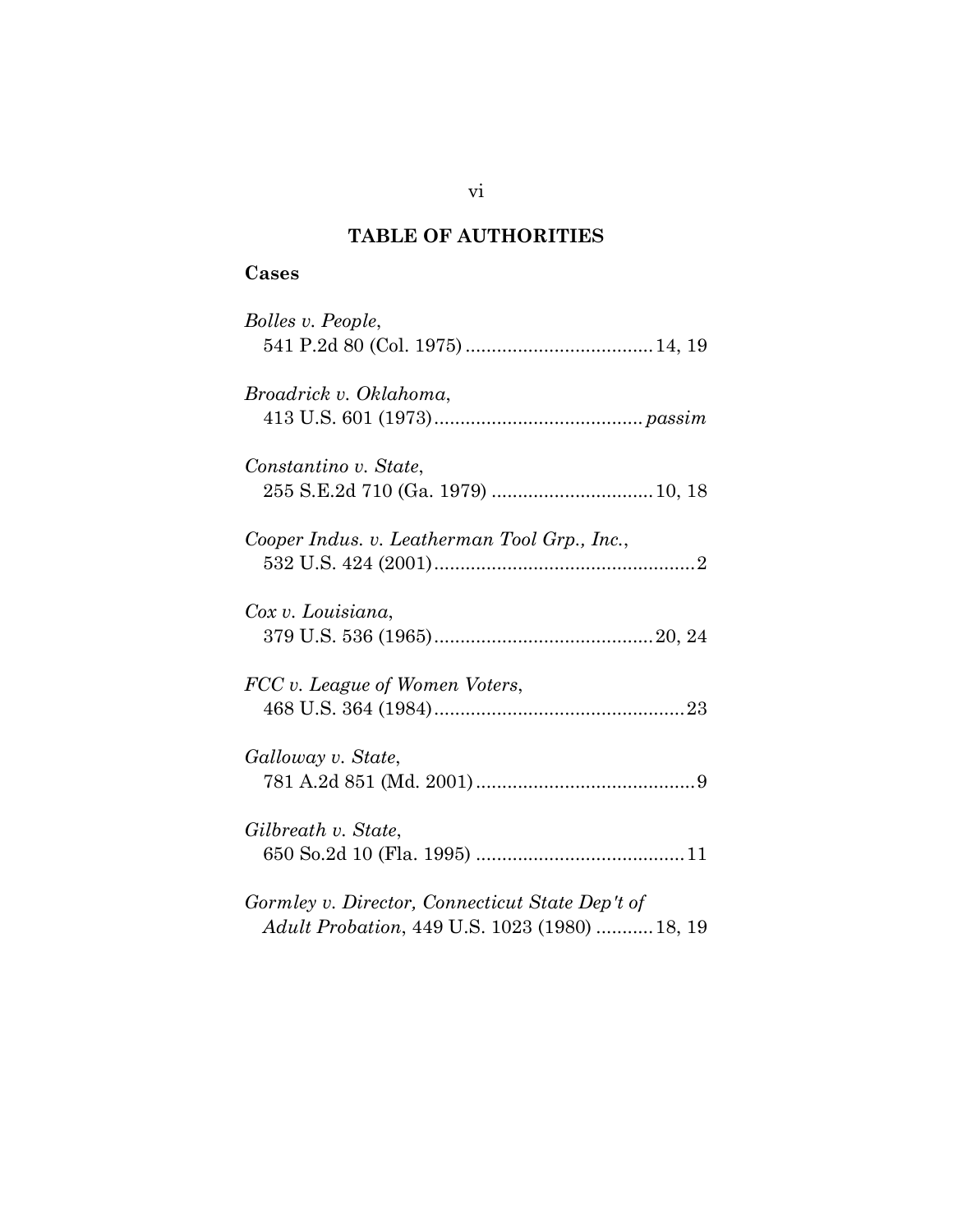| Gormley v. Director, Connecticut State Dep't of<br>Probation, 632 F.2d 938 (2d Cir. 1980) 16 |
|----------------------------------------------------------------------------------------------|
| Harris v. Forklift Sys.,                                                                     |
| Hoffman Estates v. The Flipside, Hoffman<br><i>Estates, Inc., 455 U.S. 489 (1982)</i> 20, 21 |
| Holder v. Humanitarian Law Project,                                                          |
| Mahanoy Area Sch. Dist. V. B.L. ex rel. Levy,                                                |
| McCullen v. Coakley,                                                                         |
| Mercer v. Dep't of Motor Vehicles,                                                           |
| Meritor Sav. Bank, FSB v. Vinson,                                                            |
| New York v. Ferber,                                                                          |
| People v. Dietze,                                                                            |

## vii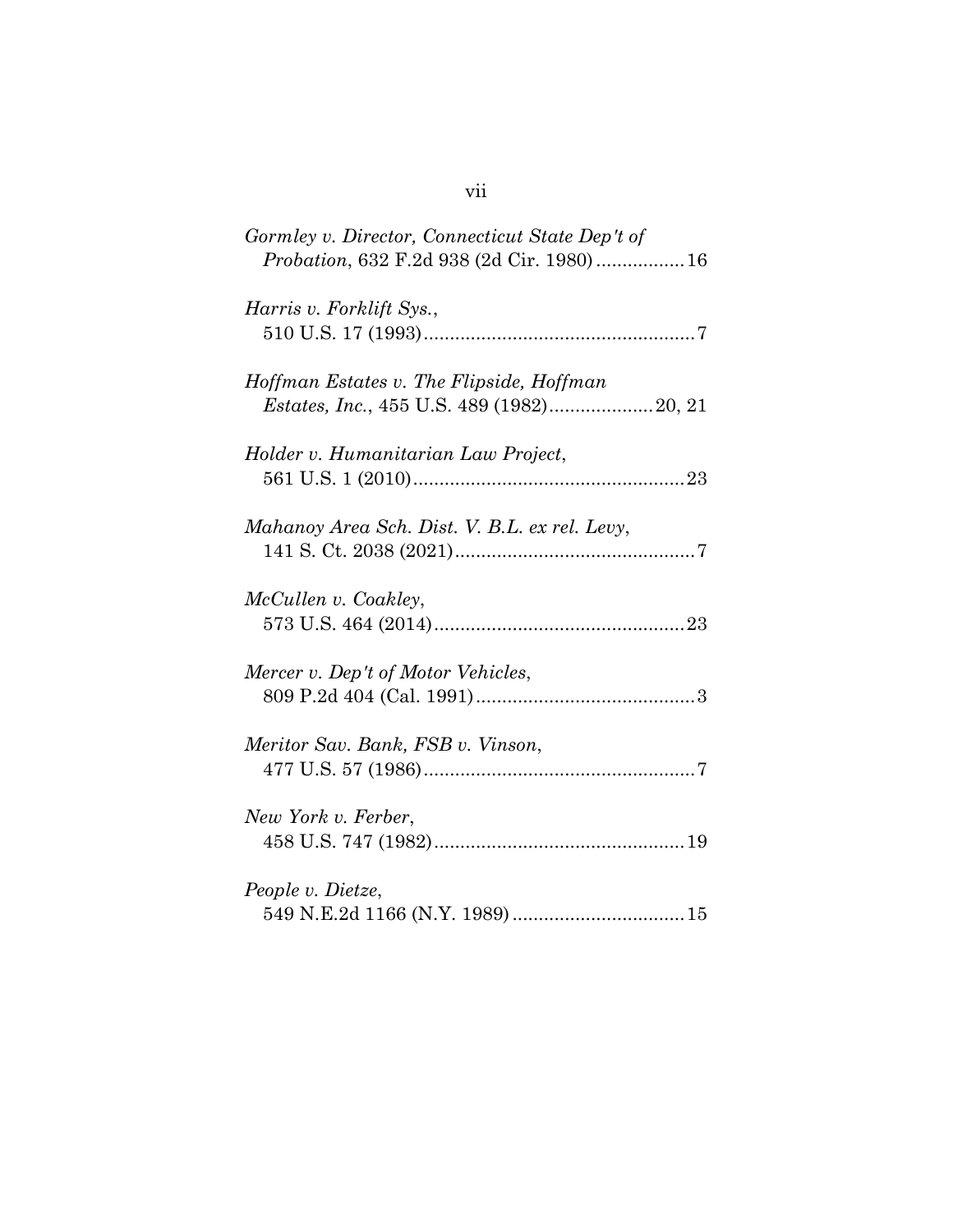| People v. Dupont,                                                                                                                               |
|-------------------------------------------------------------------------------------------------------------------------------------------------|
| People v. Golb,                                                                                                                                 |
| People v. Klick,<br>362 N.E.2d 329 (Ill. 1977) 12, 18                                                                                           |
| Police Dep't of Chicago v. Mosley,                                                                                                              |
| Reed v. Town of Gilbert,                                                                                                                        |
| Roth v. United State,                                                                                                                           |
| Schlagler v. Phillips,                                                                                                                          |
| Scott v. State,<br>322 S.W.3d 662 (Tex. Crim. App. 2010)),<br>abrogated in part by Wilson v. State,<br>448 S.W.3d 418 (Tex. Crim. App. 2014) 10 |
| Shackelford v. Shirley,                                                                                                                         |
| Snyder v. Phelps,                                                                                                                               |

viii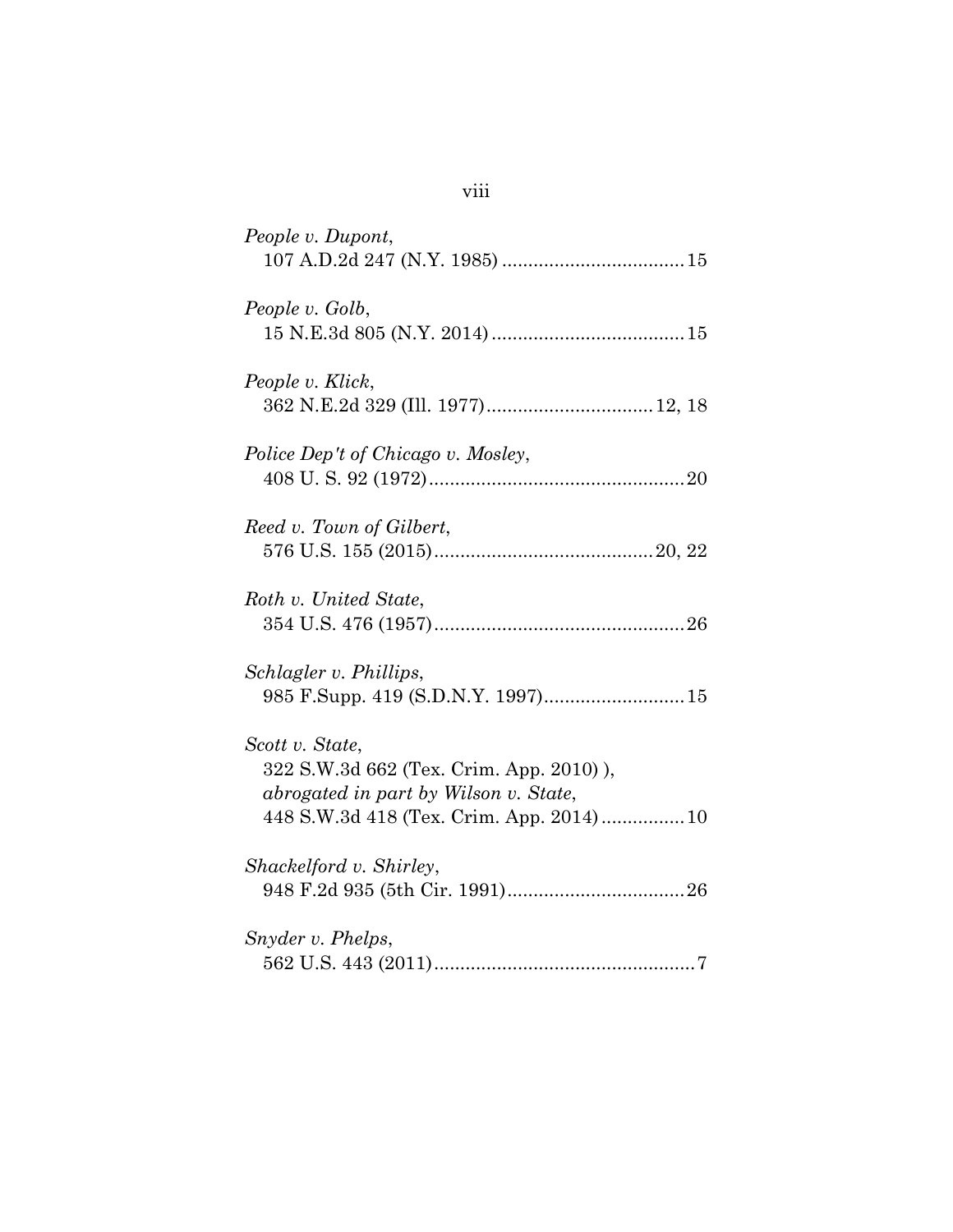| State v. Asmussen,                                           |
|--------------------------------------------------------------|
| State v. Blair,                                              |
| State v. Brobst,                                             |
| State v. Dronso,                                             |
| State v. Dugan,                                              |
| State v. Elder,<br>382 So.2d 687 (Fla. 1980)  11, 18, 24, 26 |
| State v. Kipf,                                               |
| State v. Lamoureux,                                          |
| State v. Lilburn,                                            |
| State v. Moulton,                                            |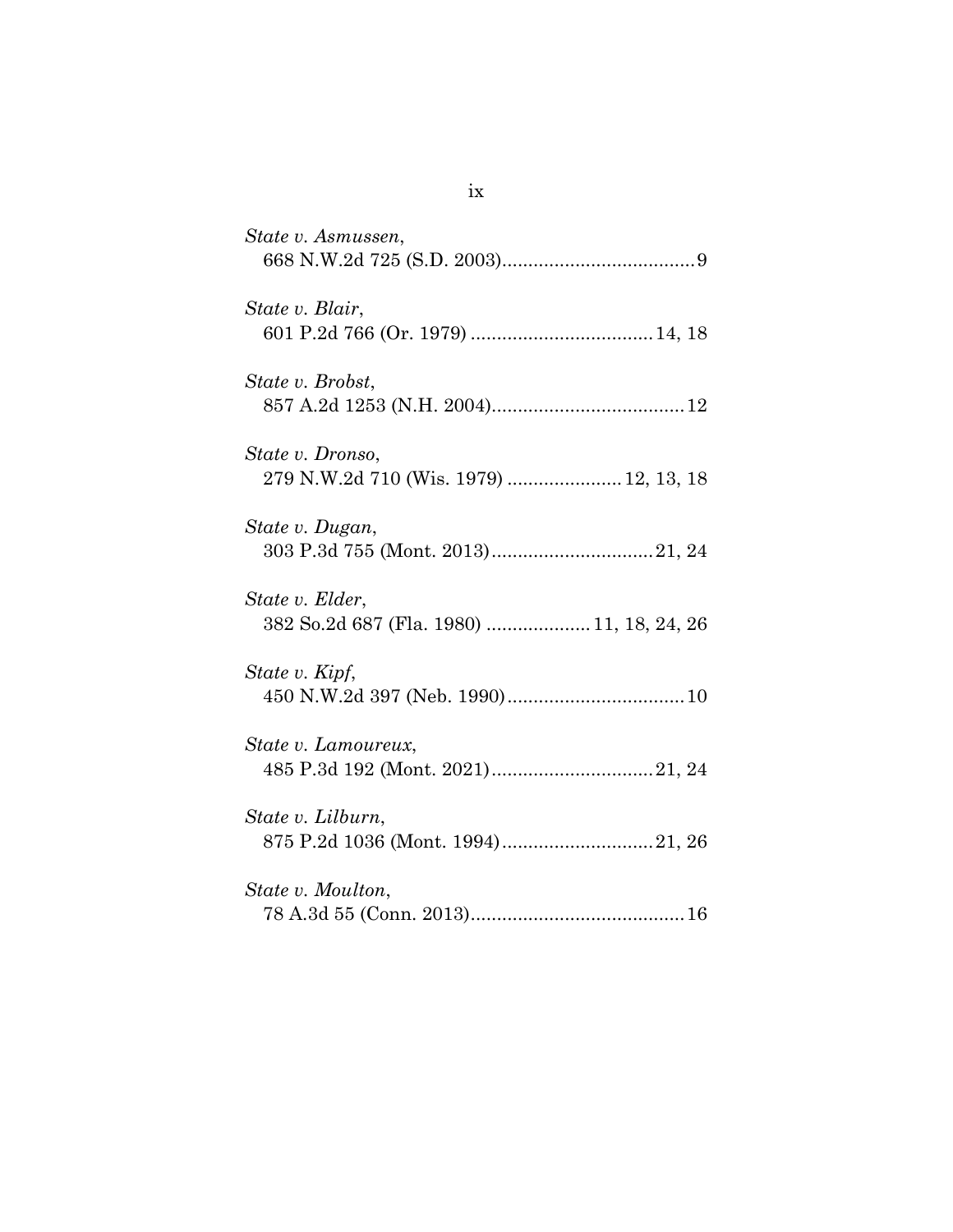| State v. Rucker,                                                                                                  |
|-------------------------------------------------------------------------------------------------------------------|
| State v. Ruona,<br>321 P.2d 615 (Mont. 1958) overruled in part,<br>State v. Christiansen, 239 P.3d 949 (2010)2, 3 |
| State v. Vaughn,                                                                                                  |
| State v. Whitesell,                                                                                               |
| United States v. Bowker,<br>372 F.3d 365 (6th Cir. 2004), vacated on other                                        |
| United States v. Eckhardt,                                                                                        |
| Virgin Islands v. Vanterpool,                                                                                     |
| Virginia v. Black,                                                                                                |
| Vives v. New York,<br>305 F.Supp.2d 289 (S.D.N.Y 2003) 15                                                         |

x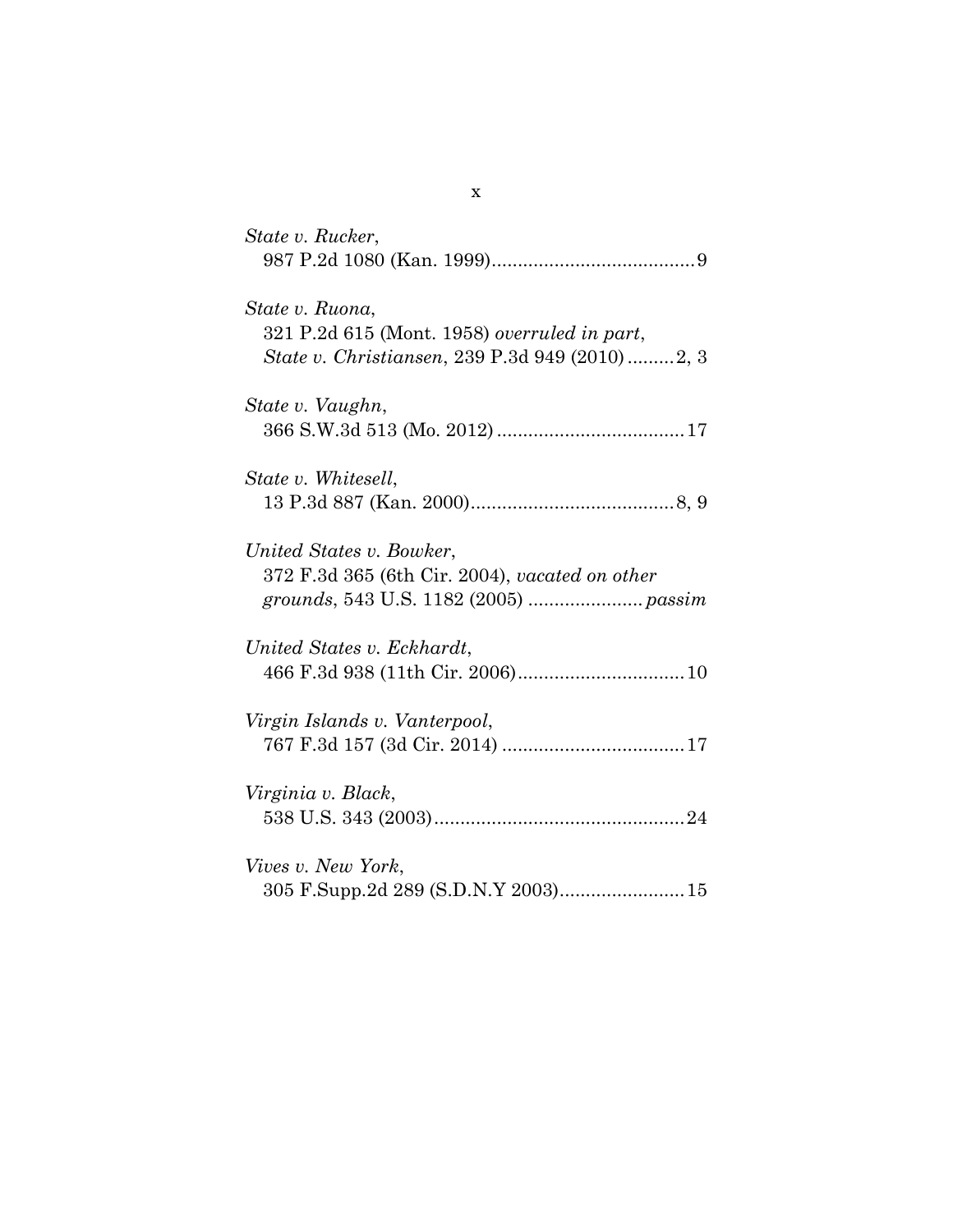# **Constitution and Statutes**

| Kan. Stat. Ann. § 21-3438 (2000), repealed by      |
|----------------------------------------------------|
| Kan. Stat. Ann. § 21-3438(a) (2000), repealed by   |
| Md. Code (1957, 1996 Repl. Vol., 2000 Cum. Supp.), |
|                                                    |
|                                                    |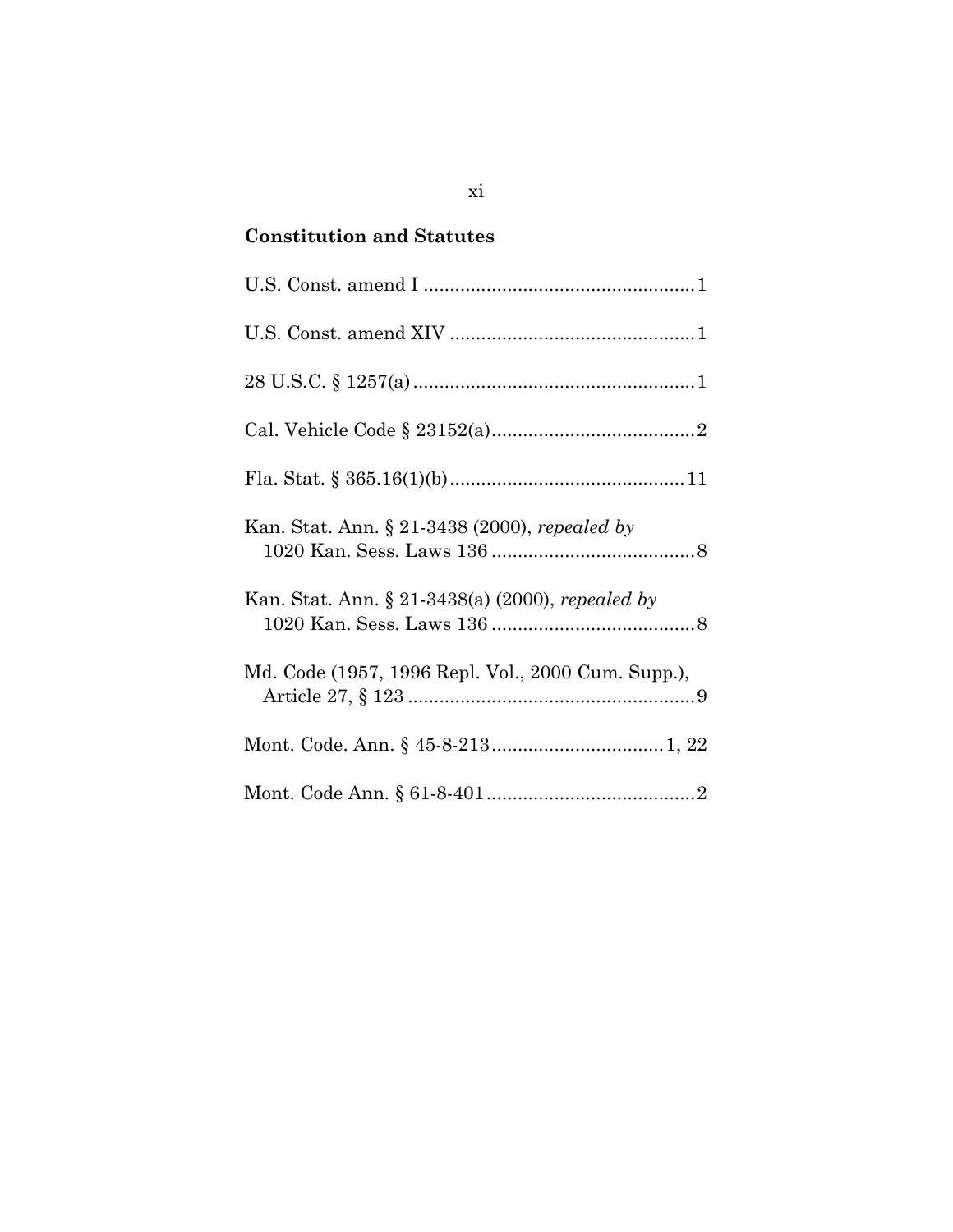#### **OPINIONS BELOW**

The opinion of the Montana Supreme Court, Pet.App.1a, is published at 485 P.3d 192 (Mont. 2021). The relevant order of the Montana Eleventh Judicial District Court, Pet.App.23a, is unpublished.

#### **JURISDICTION**

The Montana Supreme Court entered judgment on April 20, 2021. Pet.App.1a. On March 19, 2020, this Court entered a standing order that extended the time within which to file a petition for a writ of certiorari in this case to September 17, 2021. This Court has jurisdiction under 28 U.S.C. § 1257(a).

## **CONSTITUTIONAL AND STATUTORY PROVISIONS INVOLVED**

The First Amendment to the Constitution provides, in relevant part: "Congress shall make no law … abridging the freedom of speech." U.S. Const. amend. 1.

The Fourteenth Amendment to the Constitution provides, in relevant part: "No state shall make or enforce any law which shall abridge the privileges or immunities of citizens of the United States; nor shall any state deprive any person of life, liberty, or property, without due process of law ...." U.S. Const. amend. XIV.

Section 45-8-213 of the Montana Code Annotated (to Sept. 2019)[1](#page-12-0) provides, in relevant part:

<span id="page-12-0"></span><sup>&</sup>lt;sup>1</sup> Lamoureux challenges the previous version of this statute, which was amended in 2019.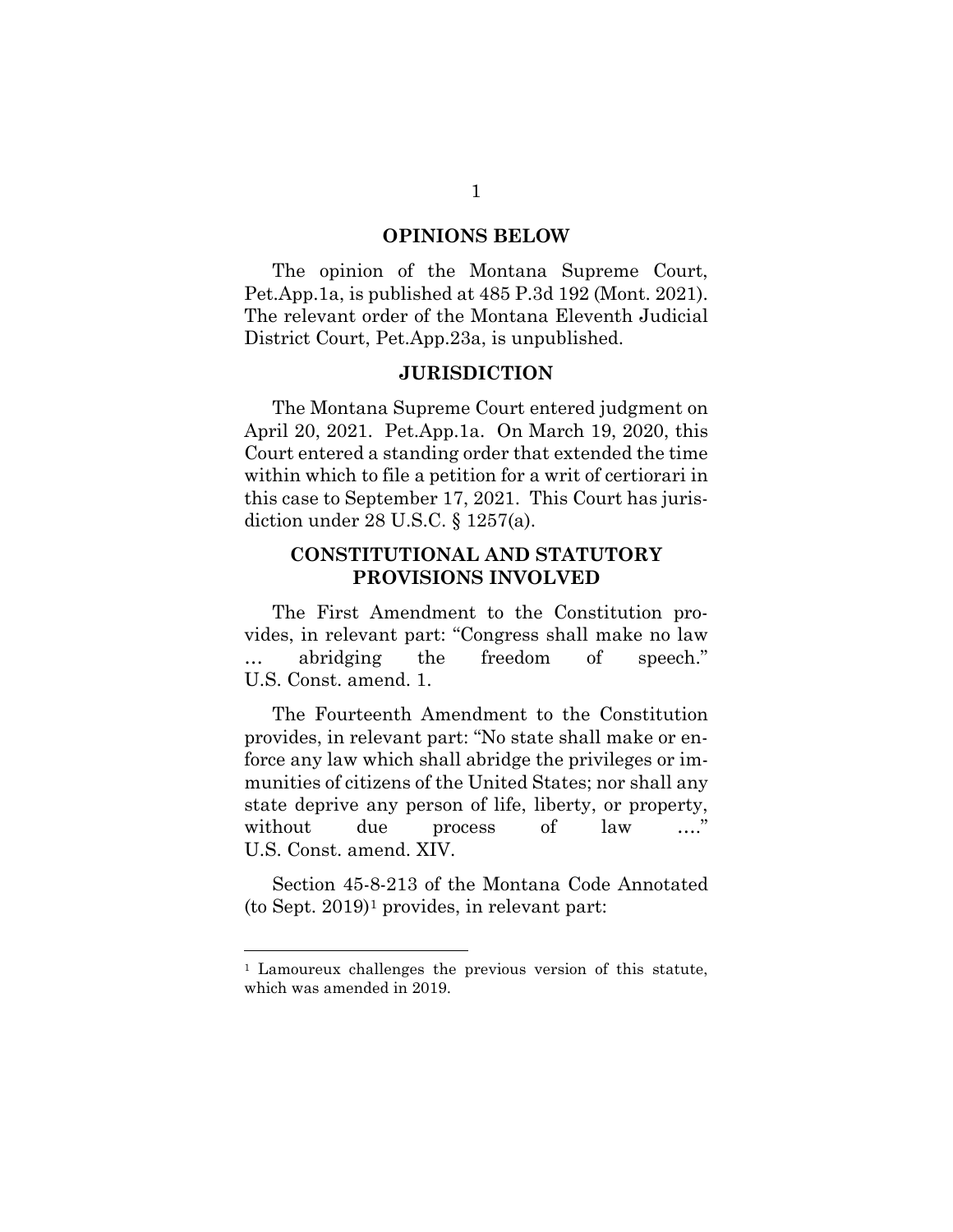"(1) Except as provided in 69-6-104, a person commits the offense of violating privacy in communications if the person knowingly or purposely:

> (a) with the purpose to terrify, intimidate, threaten, harass, annoy, or offend, communicates with a person by electronic communication and uses obscene, lewd, or profane language, suggests a lewd or lascivious act, or threatens to inflict injury or physical harm to the person or property of the person ….

…..

(4) Electronic communication" means any transfer between persons of signs, signals, writing, images, sounds, data, or intelligence of any nature transmitted in whole or in part by a wire, radio, electromagnetic, photoelectronic, or photo-optical system."

#### **INTRODUCTION**

State legislatures possess broad discretion to define criminal acts and impose criminal penalties. *See Cooper Indus. v. Leatherman Tool Grp., Inc.*, 532 U.S. 424, 433 (2001). That means different states often define similar acts differently. The result, of course, is that similar conduct may be criminal in one state but not another. For example, in California, it is illegal to drive while under the influence, Cal. Vehicle Code § 23152(a), but in Montana, it is illegal to drive or be in "actual physical control of a vehicle" while under the influence. Mont. Code Ann. § 61-8-401. This means that a person who is under the influence and sitting in a parked car in Montana could be subject to criminal penalties, *see State v. Ruona*, 321 P.2d 615, 618 (Mont.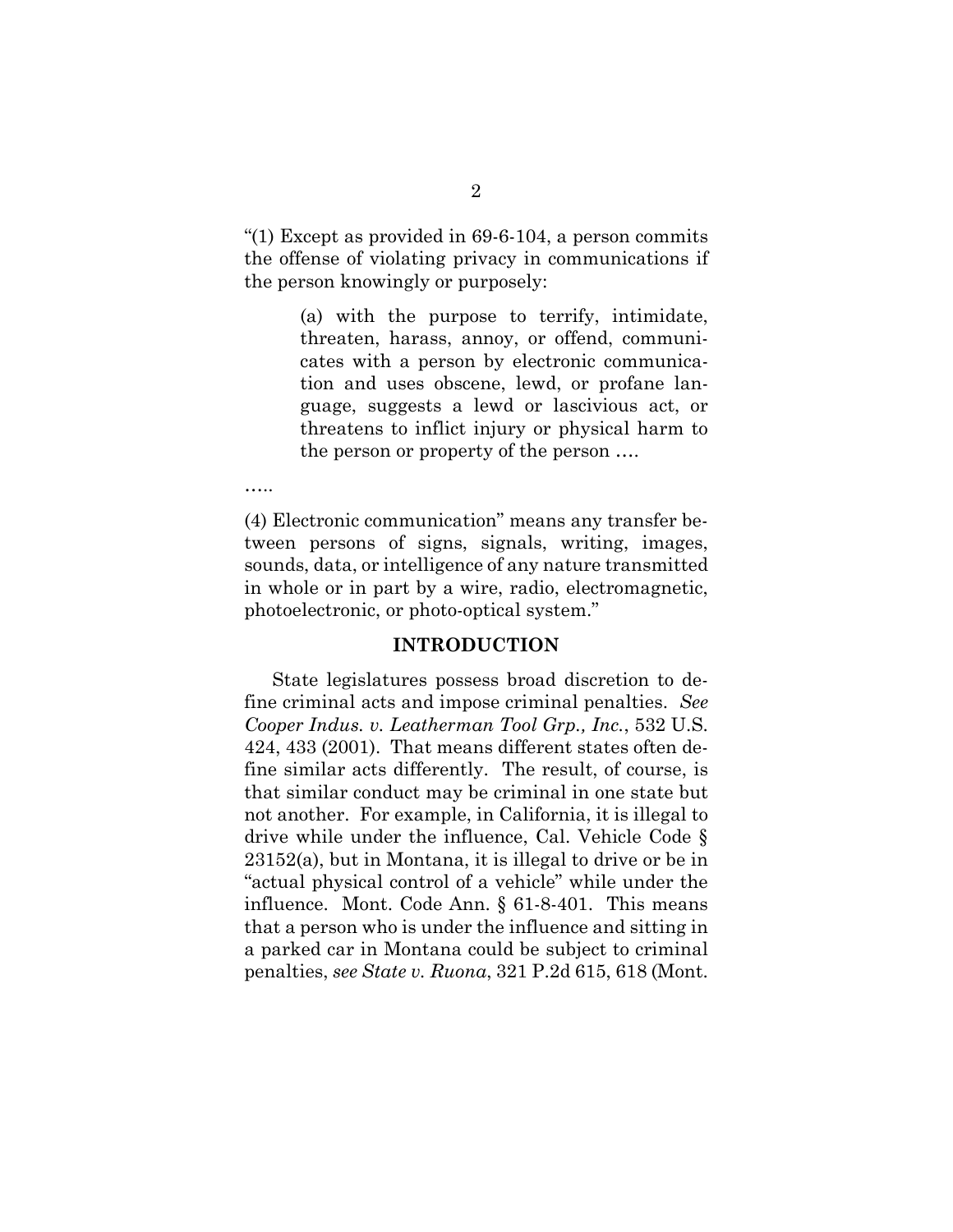1958) *overruled in part, State v. Christiansen*, 239 P.3d 949 (2010), but a person who is under the influence and sitting in a parked car in California may not be subject to criminal penalties. *See Mercer v. Dep't of Motor Vehicles*, 809 P.2d 404, 414 (Cal. 1991) (requiring "proof of volitional movement of a vehicle"). No one argues there is anything wrong this. After all, each state Legislature is elected by the people of that state to carry out policy goals that best reflect the values of that body politic.

Lamoureux's request to this Court, therefore, is extraordinary. His petition suggests that states with different electronic harassment laws should nevertheless reach the same outcome simply because they regulate similar conduct. Lamoureux asserts that federal and state courts have reached different results under these laws and are "deeply divided." Pet. at 9. But this "enduring and worsening split," *id.* at 1, only exists when comparing statutes that are dissimilar. When comparing like statutes to like statutes, courts have applied First Amendment principles consistently.

The split—such as it is—is not a split in any conventional sense. Different courts have applied First Amendment analyses to different statutes, considering whether the overbreadth is both real and substantial "judged in relation to the statute's plainly legitimate sweep." *Broadrick v. Oklahoma*, 413 U.S. 601, 615 (1973). Those courts have resultantly reached varying conclusions. And that's exactly as it should be. This Court should deny the petition.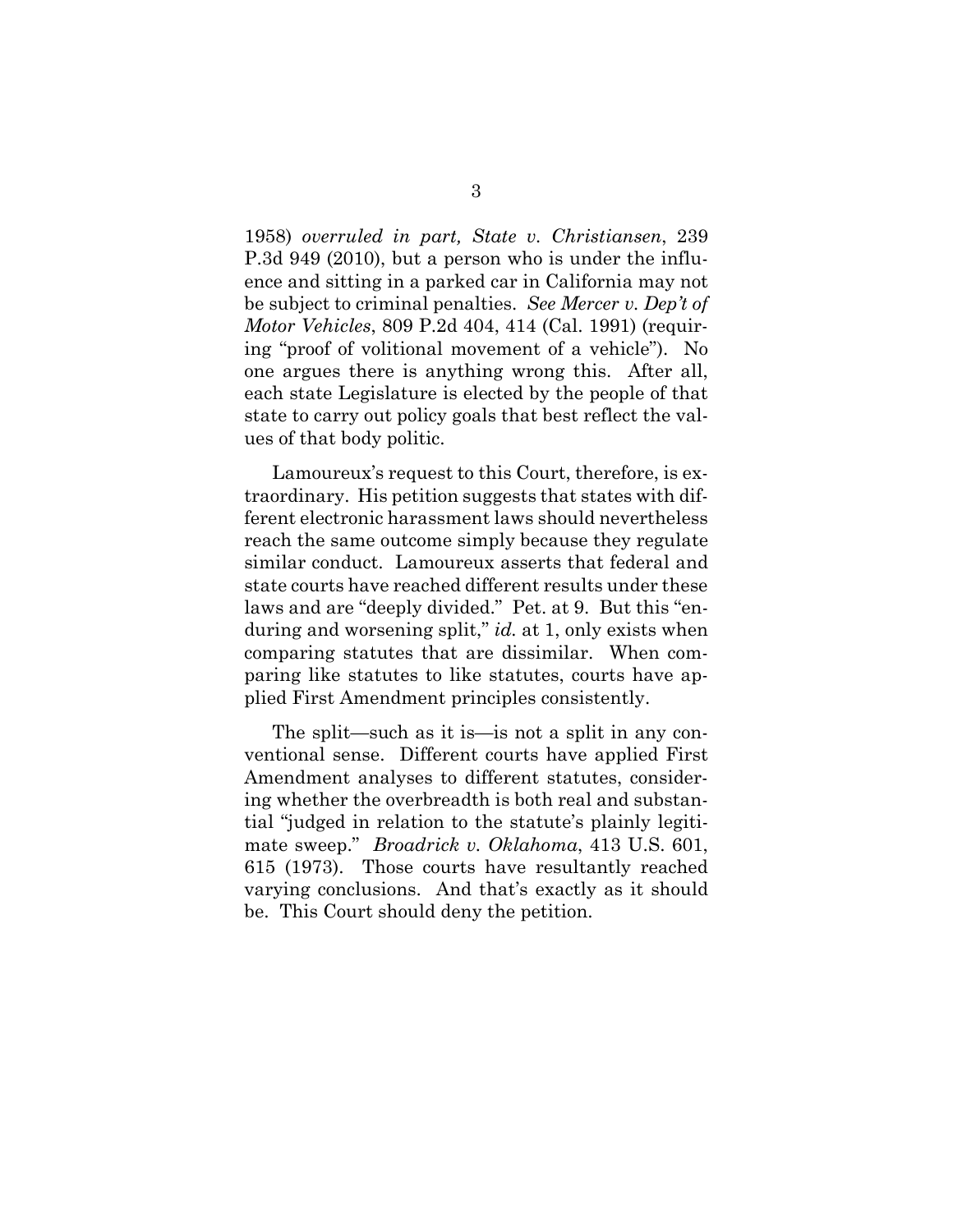#### **STATEMENT OF THE CASE**

Stacey McGough has called Whitefish, Montana home for several decades, and she now owns the jewelry shop once owned by her parents. Pet.App.2a (¶3). Stacey's jewelry shop is located in a building owned by her father, Sam McGough, and she employs five individuals at the store, including an employee named Ashley. Pet.App.2a–3a (¶¶3–4). Stacey and William Frederick Lamoureux were married for 16 years until they divorced in 2009. Pet.App.2a–3a (¶3). Together, they had two children. Pet.App.3a (¶3).

Late on September 20, 2017, Lamoureux called the jewelry shop and spoke with Ashley. Pet.App.3a (¶4). During this phone call, Lamoureux was drunk and aggressive and was seeking the phone numbers for one of his children and Sam. *Id.* When Ashley refused to give him those numbers, Lamoureux said, "Fuck you, I'm going to get you fired." *Id.* He dropped the phone and hung up, but then immediately called again. *Id.* He asked again for the numbers, and when Ashley again refused, he said "bullshit" and then said he "was going to kiss [Ashley] and come down to the store and slap her ass." *Id.*

After this call, Sue and Ashley closed the shop early, fearing that Lamoureux would show up there. Pet.App.3a (¶4). Ashley closed the store early, called the police, and spoke with a neighboring shop owner to explain the situation. *Id.*

A few weeks later, on October 12, 2017, Lamoureux called Sam, who knew Lamoureux's voice and described him as drunk and angry. Pet.App.3a (¶5). Lamoureux told Sam, in reference to Stacey, "I want to kill that fucking cunt …. I'm going to stuff her in a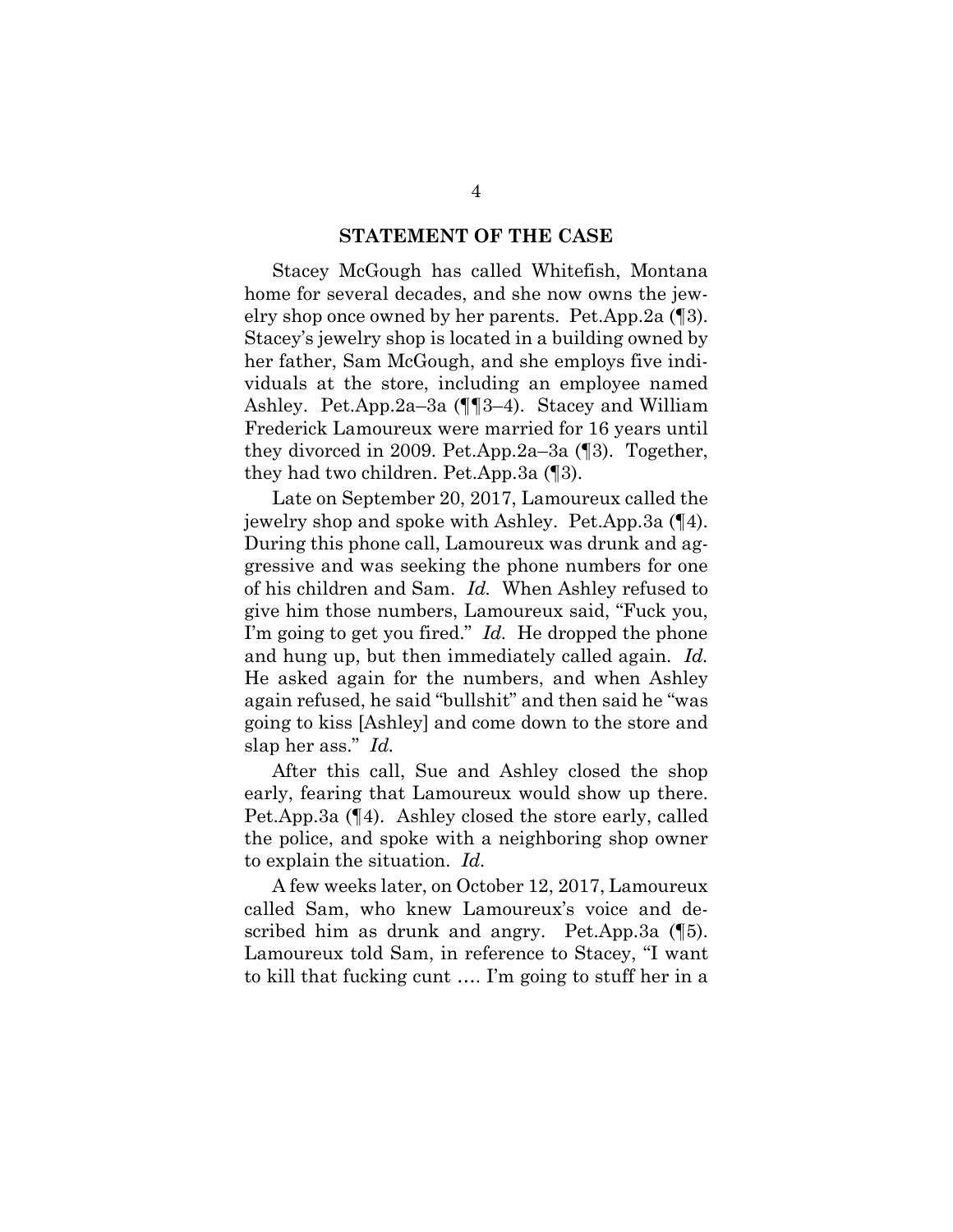culvert for the skunks to eat her …. I'm going to kill her now." *Id.* Sam contacted the Whitefish police and asked them to go down to the jewelry shop to check on Stacey and walk her to her car. *Id.*

On November 7, 2017, Lamoureux called Sam while Sam was traveling out of state. Pet.App.3a (¶6). Lamoureux stated that he was "going to burn [Sam's] building down so that [Stacey] won't have a job." Pet.App.4a (¶6). He also said, "I'm going to go kill her now. I want to go shoot her in the face with my .45 and watch her eyes bulge out. I'm going to kill that fucking cunt and then I'm going to put her in the garbage bin in back and set it on fire." Pet.App.3a–4a (¶6). Lamoureux then told Sam, "I'm on my way, I'm going to kill her." *Id.*

Sam knew that Lamoureux lived nearby and owned a .45 caliber firearm. Pet.App.2a (¶3), 4a (¶6). He believed the threat was real. So he called Stacey and law enforcement, who checked on Stacey and circled her neighborhood for a while. Pet.App.4a (¶6). Sam considered these two phone calls to be profane, threatening, offensive, and harassing. *Id.*

The State charged Lamoureux with three felony violations of privacy in communications. Pet.App.1a–2a (¶1). Lamoureux moved to dismiss the charges, claiming the Act was unconstitutionally overbroad on its face and violated both the First Amendment and the Montana State Constitution. Pet.App.4a (¶7). The district court denied his motion, and a jury convicted Lamoureux on all three counts. Pet.App.28a.

Lamoureux raised this same constitutional challenge in the Montana Supreme Court, but to no avail.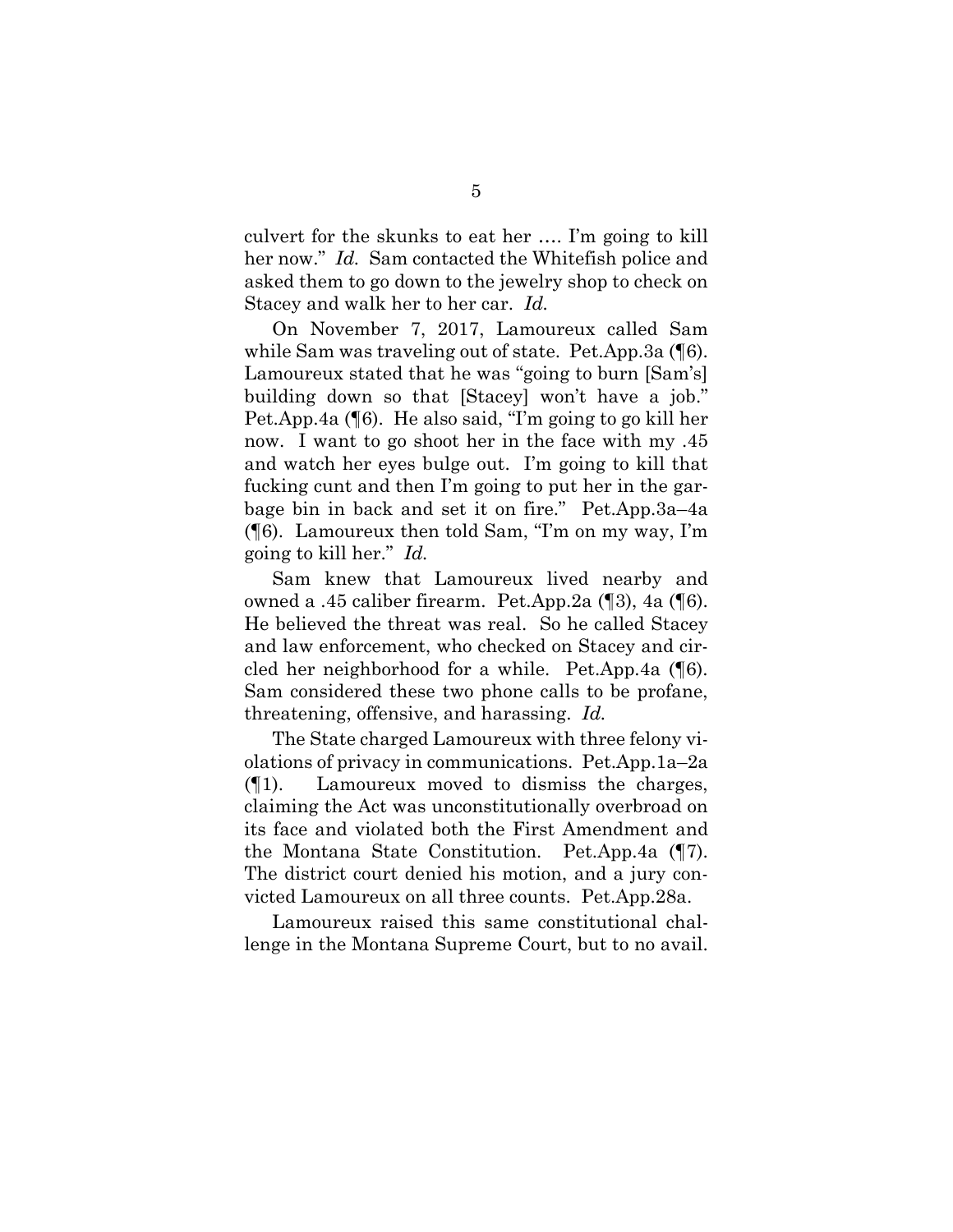Pet.App.6a–7a (¶¶11–13); Pet.App.13a (¶23). The Montana Supreme Court affirmed his convictions.

Lamoureux now asks this Court to hear his case and consider his twice-rejected facial overbreadth challenge. Respondent urges this Court to decline.

### **REASONS FOR DENYING THE PETITION**

## **I. No genuine First Amendment conflicts exist in state and federal courts regarding electronic harassment statutes.**

Lamoureux discusses the "growing split" between courts that have addressed "electronic harassment laws." Pet. for Cert. at 4. But the split only exists if all "electronic harassment laws" are defined at the highest level of generality. Closer examination shows different statutes generating different analyses. When courts have adjudicated similar statutes, they have been consistent in their First Amendment analysis. The cases cited as evidence of the perceived growing split address three distinct categories of electronic harassment statutes. Courts have uniformly recognized that all three categories of statutes are not pure speech restrictions—they regulate conduct.

The first category broadly prohibits making obscene or threatening phone calls with the specific intent to instill fear in the listener. This category not only prohibits annoying phone calls but also prohibits threatening phone calls. These statutes have survived facial overbreadth challenges because of their specific intent requirement and because they do not criminalize a substantial amount of protected speech.

The second category prohibits annoying and harassing phone calls only. Courts have uniformly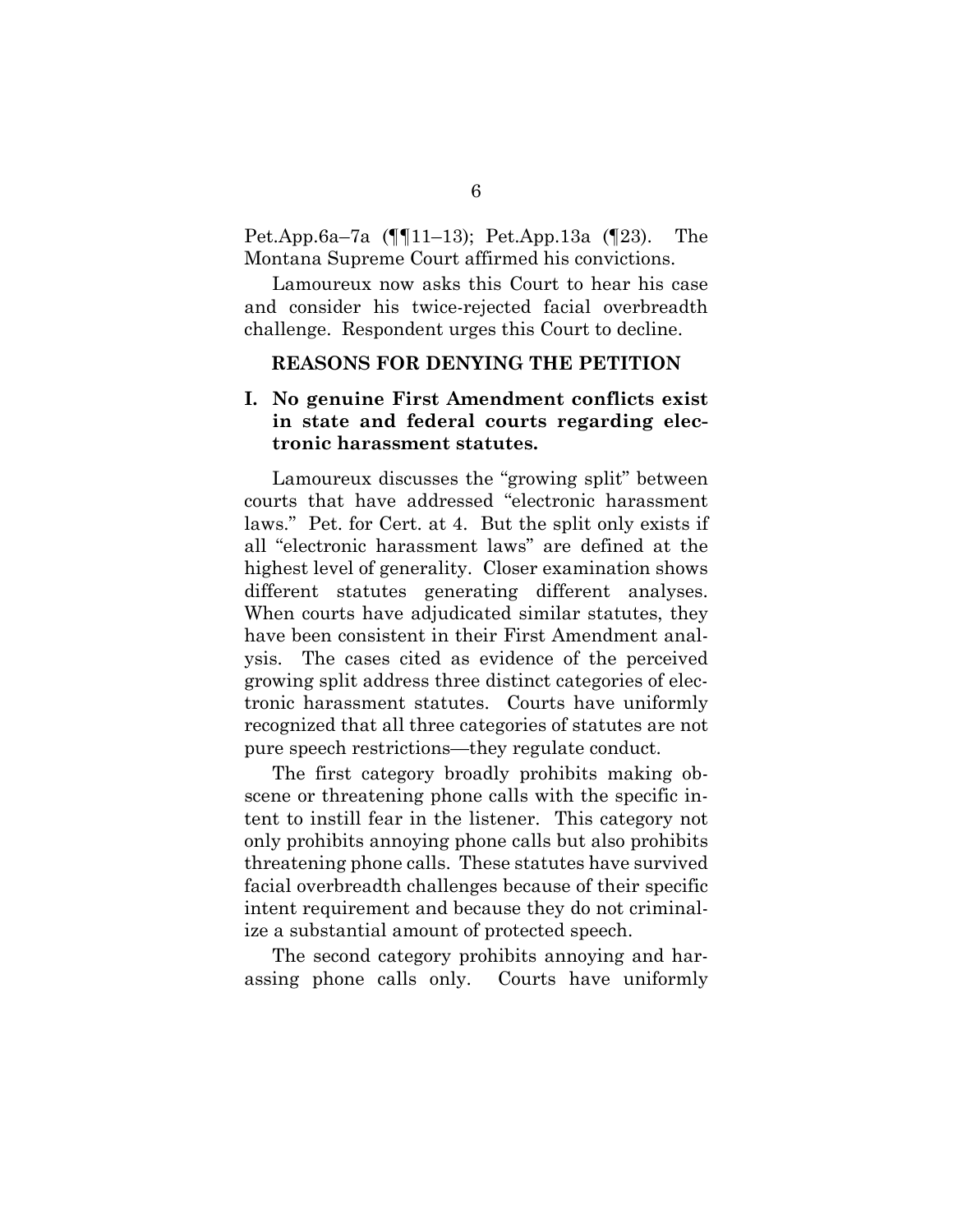declared these statutes unconstitutional because they criminalize a substantial amount of protected speech.[2](#page-18-0)

The third category includes—like the first—an "intent" requirement but adds a "likely to annoy" element. These statutes condition criminality on the listener's potential perceptions. Courts have consistently declared these statutes unconstitutional, though the reasoning has varied.

Montana's statute belongs to the first category—it requires a knowing intent to instill fear in the listener. It, and Lamoureux's convictions under it, were patently constitutional. Lamoureux, however, jams these categories of different statutes together to portray a jurisprudential chaos that doesn't really exist. In the end, Montana's electronic harassment law should survive because its plainly legitimate aim to proscribe electronic harassment doesn't prohibit a substantial amount of protected speech.

This Court should deny the petition.

<span id="page-18-0"></span><sup>2</sup> Not all harassing speech, notably, is protected speech. It is well established that otherwise protected speech can constitute unlawful, discriminatory harassment when it crosses a particular line. *See, e.g., Harris v. Forklift Sys.*, 510 U.S. 17, 21–23 (1993) (defining a hostile work environment under Title VII as "an environment that a reasonable person would find hostile or abusive"); *Meritor Sav. Bank, FSB v. Vinson*, 477 U.S. 57, 67 (1986) (actionable sexual harassment "must be sufficiently severe or pervasive"). "Offensive" speech therefore requires more nuanced treatment than Lamoureux suggests. *See* Pet. for Cert. at 20–21 (discussing *Snyder v. Phelps*, 562 U.S. 443 (2011) (offensive political speech) and *Mahanoy Area Sch. Dist. V. B.L. ex rel. Levy*, 141 S. Ct. 2038 (2021) (offensive student speech)).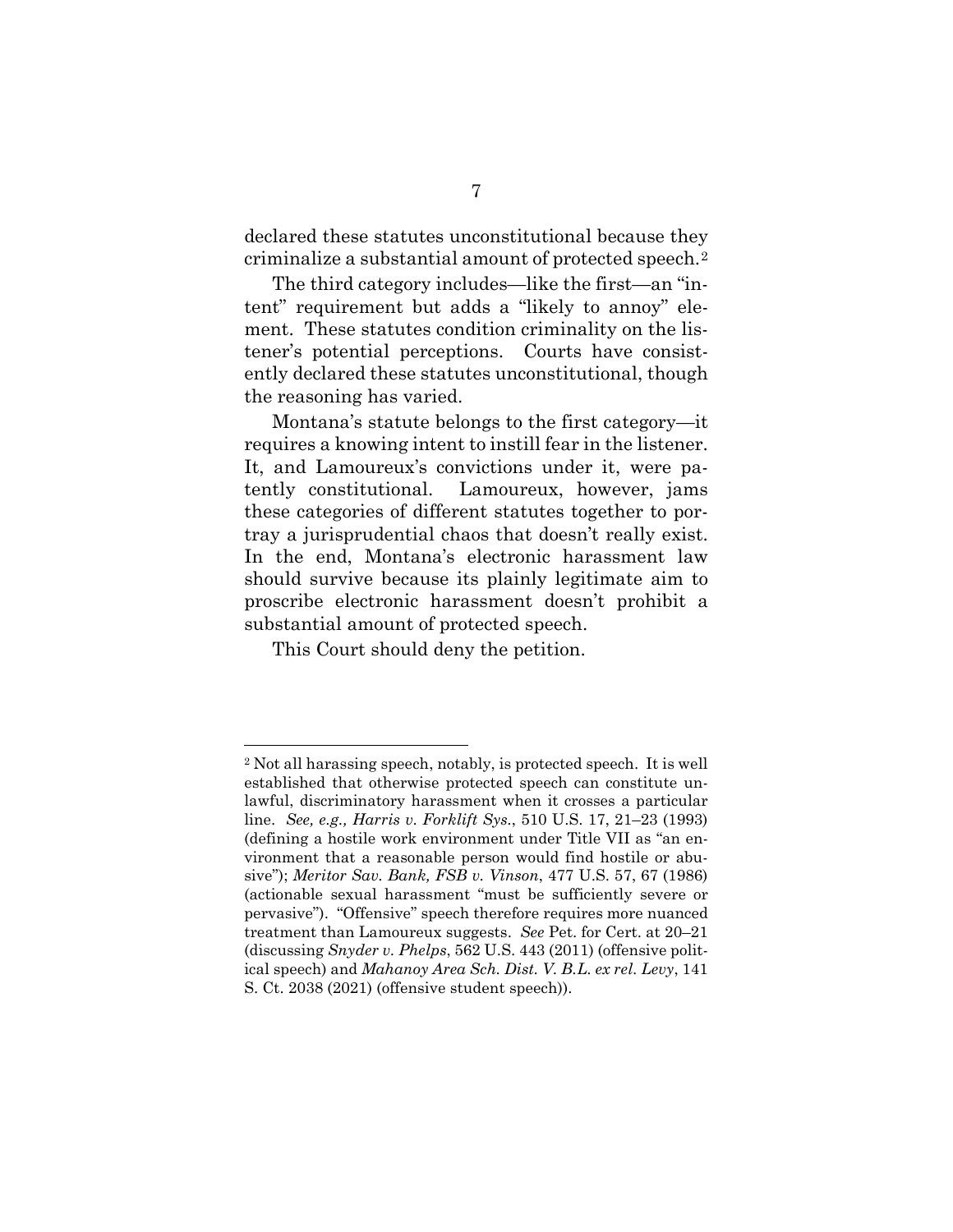### **A. Category One: prohibitions on conduct undertaken with the intent to instill fear**

Where courts have upheld these electronic harassment laws, the statutes address a narrower category of conduct. The statutes prohibited actions taken with a malicious intent, or an intent to instill fear in the victim. *See United States v. Bowker*, 372 F.3d 365, 379 (6th Cir. 2004), *vacated on other grounds*, 543 U.S. 1182 (2005) ("[T]he thrust of the statute is to prohibit communications intended to instill fear in the victim, not to provoke a discussion about political issues of the day."). Category One statutes prohibit communications "usually … targeted toward a particular victim and are received outside of a public forum." *Id.* And as a result, "the domain of prohibited speech is far more circumscribed, and the government's interest in protecting recipients of the speech is far more compelling …." *Id.* 

Kansas's statute targeted conduct most clearly—it prohibited stalking and harassment. In *State v. Whitesell*, 13 P.3d 887 (Kan. 2000), the Kansas Supreme Court considered a statute that prohibited "harassment of another person and making a credible threat with the intent to place such person in reasonable fear for such person's safety." Kan. Stat. Ann. § 21-3438(a) (2000), *repealed by* 1020 Kan. Sess. Laws 136. The statute, in turn, defined harassment as a "knowing and intentional course of conduct directed at a specific person that seriously alarms, annoys, torments or terrorizes the person, and that serves no legitimate purpose." Kan. Stat. Ann. § 21-3438 (2000), *repealed by* 1020 Kan. Sess. Laws 136. Upholding the statute's constitutionality, the court determined that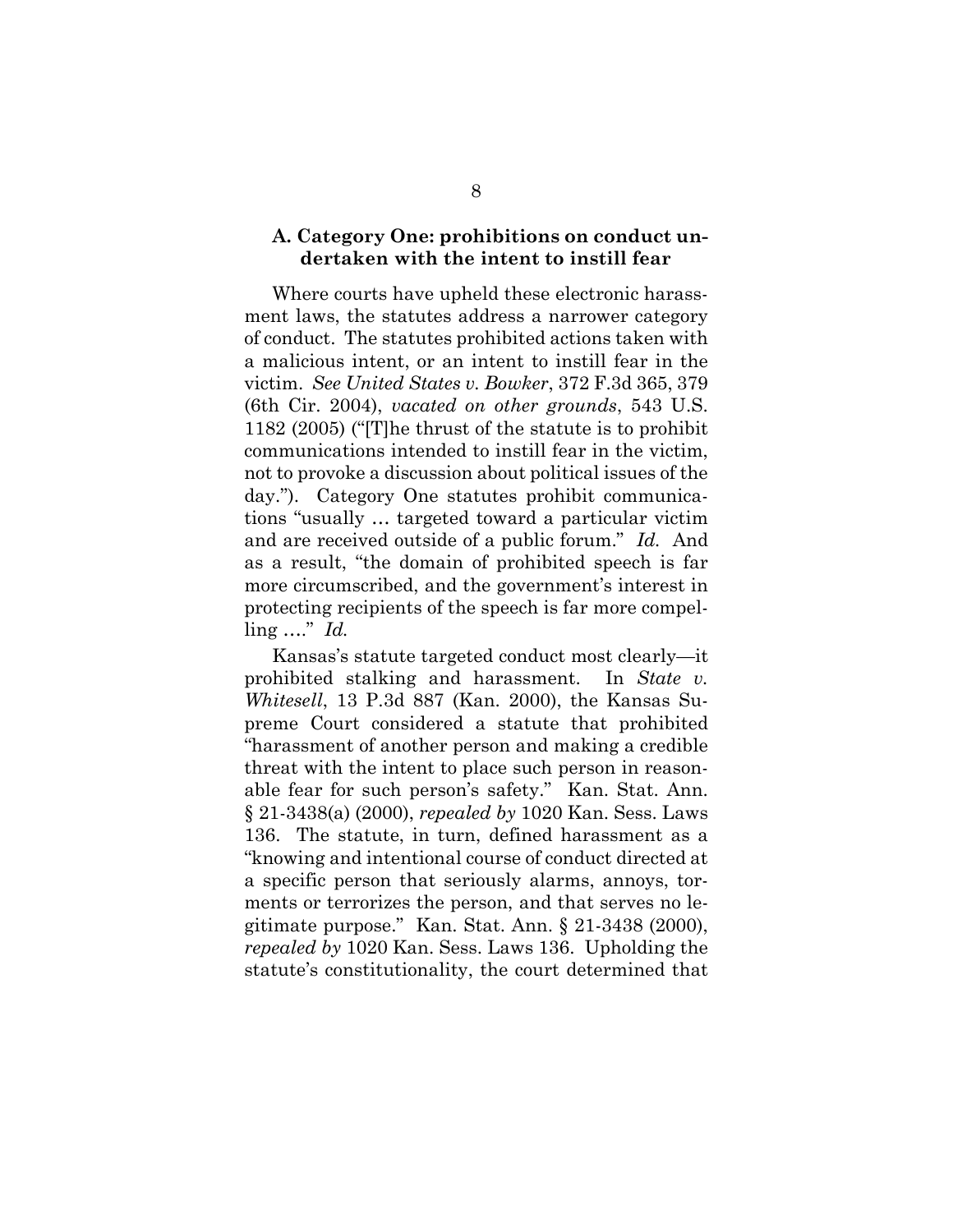because the statute required intent, action, and a credible threat, the statute excluded constitutionally protected conduct. *See Whitesell*, 13 P.3d at 269 (citing *State v. Rucker*, 987 P.2d 1080, 1095 (Kan. 1999).

Similarly, Maryland's statute prohibited a person from engaging in a "course of conduct that alarms or seriously annoys another person … with intent to harass, alarm, or annoy the other person." Md. Code (1957, 1996 Repl. Vol., 2000 Cum. Supp.), Article 27, § 123. Because this statute required specific intent and only prohibited conduct that persisted after a reasonable warning to desist, the Maryland Court of Appeals ruled that it was constitutional. *See Galloway v. State*, 781 A.2d 851, 862–63 (Md. 2001). Like the Kansas law, this statute targeted conduct aimed at instilling fear in the victim.

And that trend holds for other statutes like Montana's. South Dakota's law—upheld by its high court—prohibited a person from "willfully, maliciously, *and* repeatedly harass[ing] another person." *State v. Asmussen*, 668 N.W.2d 725, 729 (S.D. 2003). The law defined harassment as "a knowing and willful course of conduct directed at a specific person which seriously alarms, annoys, or harasses the person, and which serves no legitimate purpose." *Id.* Quite simply, "[t]he scope of the statute d[id] not sweep free expression of ideas into its scope." *Asmussen*, 668 N.W.2d at 730. Rather, the law limited a specific type of action taken with a specific intent to instill fear in the victim that did not "reach substantial numbers of impermissible applications." *Id.*

So too in Texas, Georgia, and Nebraska. In Texas, the statute required a specific intent "to inflict harm on the victim in the form of one of the listed types of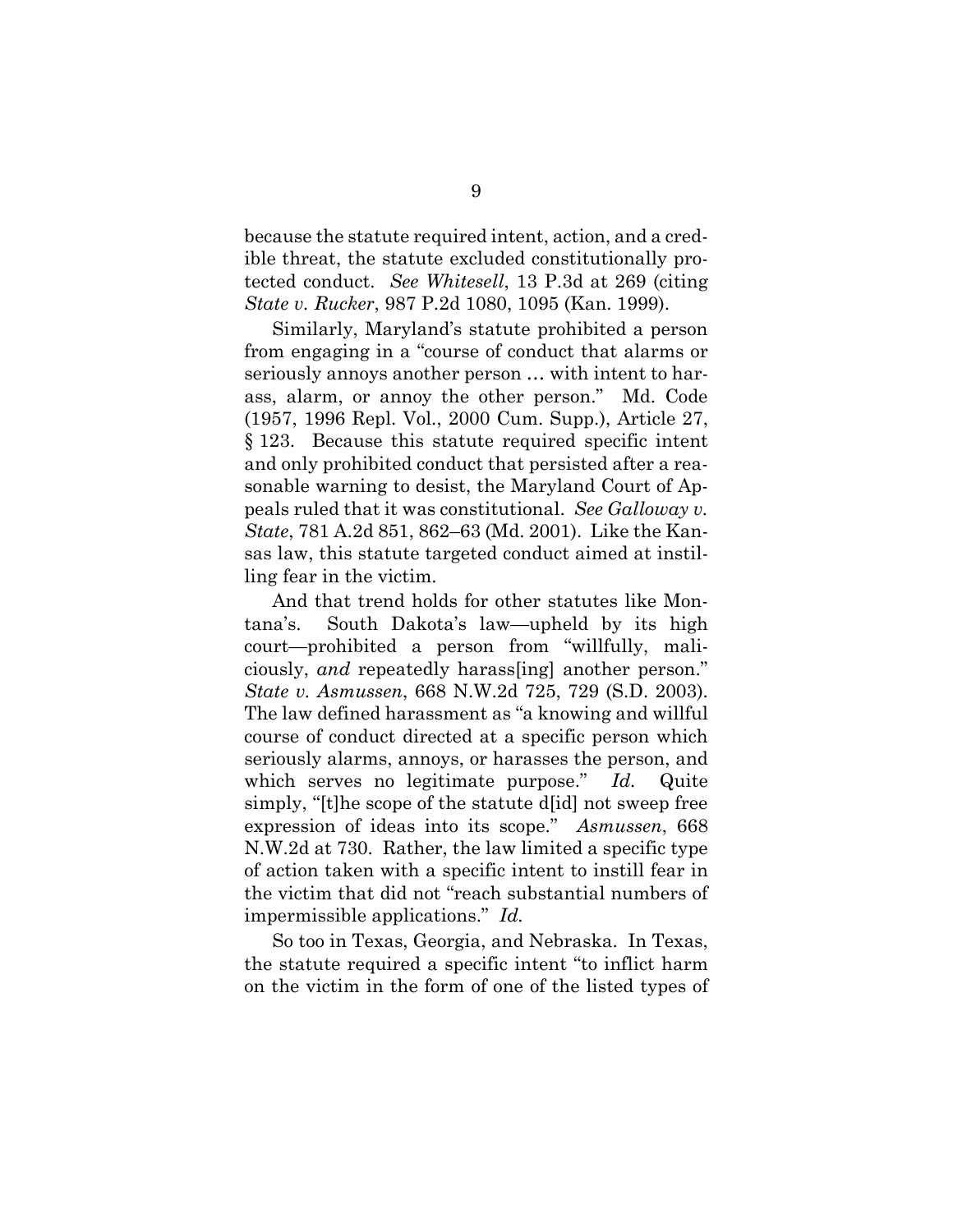emotional distress" and targeted "noncommunicative" conduct. *Scott v. State*, 322 S.W.3d 662, 669–70 (Tex. Crim. App. 2010), *abrogated in part by Wilson v. State*, 448 S.W.3d 418 (Tex. Crim. App. 2014). In Georgia, a person who used a telephone call "whether or not conversation ensues, without disclosing his identity and with intent to annoy, abuse, threaten, or harass any person at the called number" was guilty of a misdemeanor. *Constantino v. State*, 255 S.E.2d 710, 713 (Ga. 1979). Again, these statutes prohibited conduct undertaken with malicious intent to cause harm to the victim. *Id.*

The Nebraska statute, likewise, prohibited the making of a telephone call with a specific intent and with the use of certain sexual language. *See State v. Kipf*, 450 N.W.2d 397, 409 (Neb. 1990). Although the Nebraska Supreme Court's overbreadth analysis noted that the statute "concerns itself with sexual speech," the analysis focused on the law's legitimate proscription of conduct undertaken with specific intent to cause harm and instill fear. *Id.* at 408–09.

The Sixth and Eleventh Circuits reached the same conclusion when reviewing the Communications Decency Act. *United States v. Eckhardt*, 466 F.3d 938, 944 (11th Cir. 2006); *Bowker*, 372 F.3d at 379–80. Both courts held that the statute—prohibiting telephone calls "whether or not conversation or communication ensues … with intent to annoy, abuse, threaten, or harass any person"—targeted conduct, not solely speech. So any overbreadth "must not only be real, but substantial as well, judged in relation to the statute's plainly legitimate sweep." *Bowker*, 372 F.3d at 378 (internal quotations omitted); *Eckhardt*, 466 F.3d at 943 (relying on *Bowker*'s analysis). In *Bowker*, the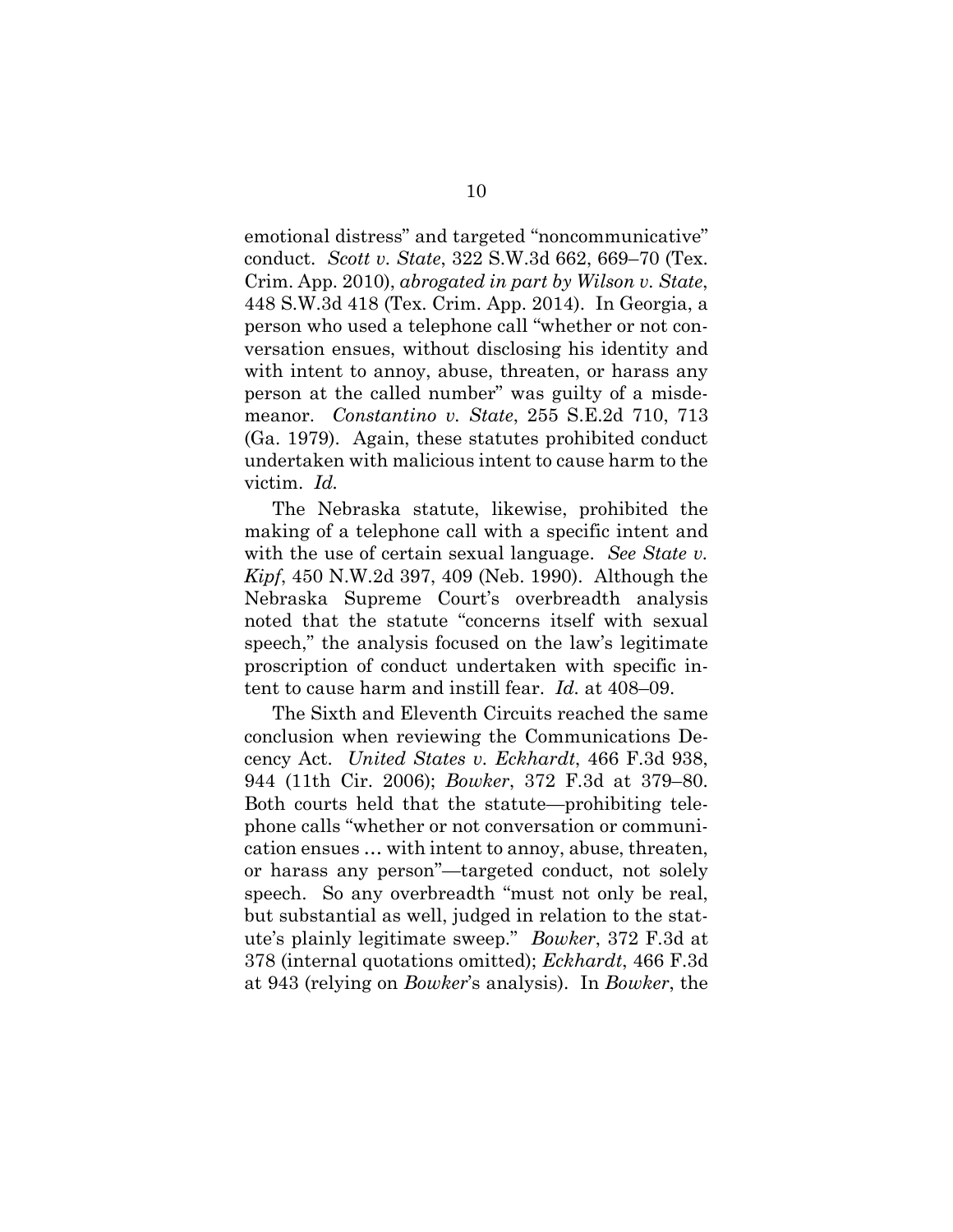court noted that the telephone harassment statute went beyond regulating annoying telephonic communications and "also prohibit[ed] abusive, threatening or harassing communications." 372 F.3d at 379. The statute criminalized "communications intended to instill fear in the victim, not to provoke a discussion about political issues of the day." *Id.*

Lamoureux cites to Florida's statute as falling on the other side of the perceived split, but close examination proves that wrong. This statute prohibited making an anonymous telephone call with the "intent to annoy, abuse, threaten, or harass any person at the called number." Fla. Stat.  $\S 365.16(1)(b)$ . The court upheld this statute in *State v. Elder*, 382 So.2d 687, 690 (Fla. 1980), noting that, while it clearly regulated conduct and speech, "the asserted overbreadth of [the statute] is not real and substantial in relation to the statute's plainly legitimate sweep." *Id.*[3](#page-22-0) 

In each of these cases, the statutes were similar. They didn't regulate pure speech; instead, they regulated conduct undertaken with a specific intent to instill fear in targeted, specific victims. *See Bowker*, 372 F.3d at 379.

### **B. Category Two: prohibitions on annoying phone calls**

The second category of cases includes statutes that broadly restrict annoying phone calls. Unlike the

<span id="page-22-0"></span><sup>&</sup>lt;sup>3</sup> Another subsequent Florida case excised "annoy" and "offend" from a different section of the statute, but even so, left the statute in effect. *See Gilbreath v. State*, 650 So.2d 10, 13 (Fla. 1995) (prohibiting harassing phone calls directed at people in their homes). So that case is of questionable utility to Petitioners here.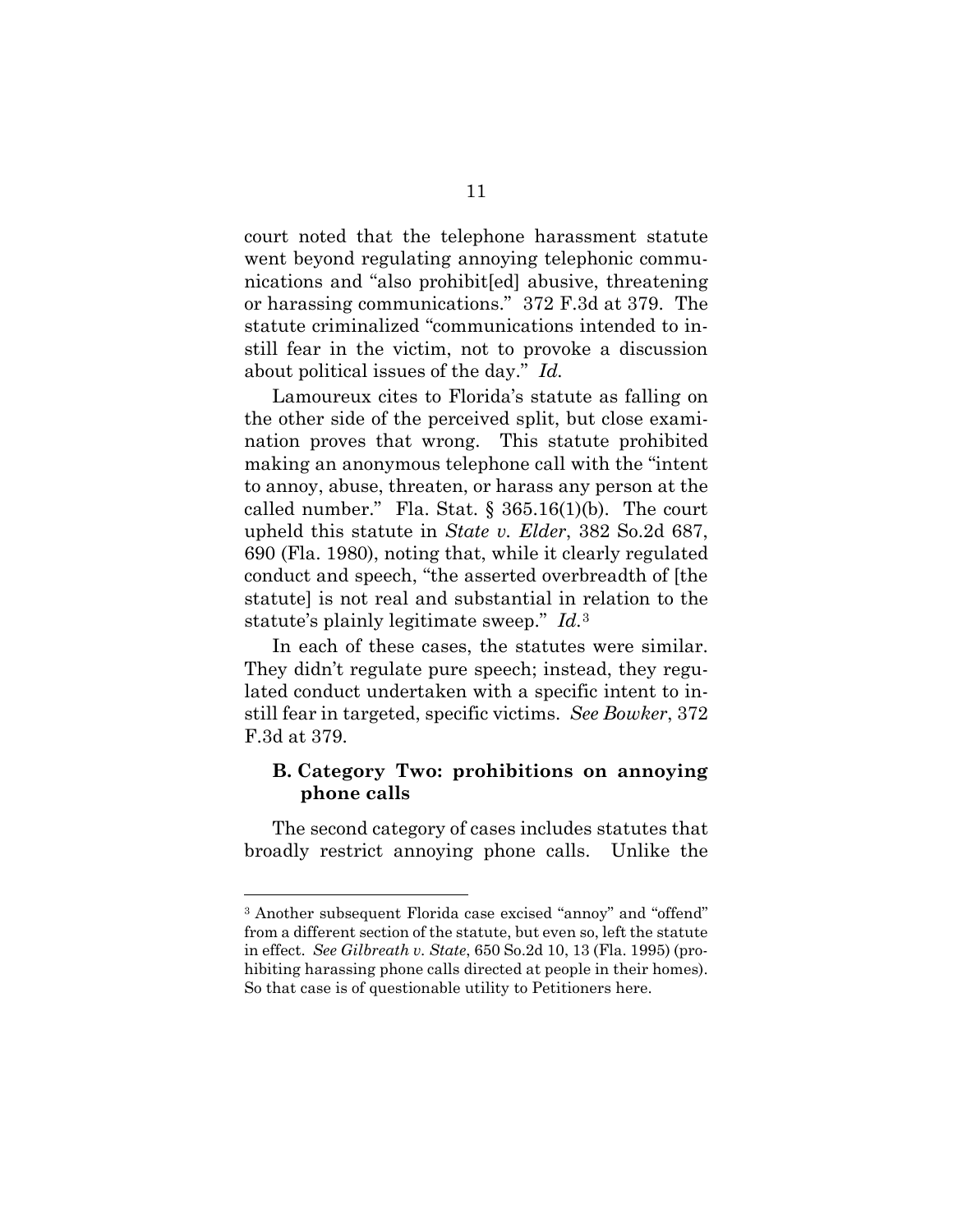Category One statutes, these stop short of also prohibiting threatening, intimidating, or abusive phone calls. Because these statutes are written more broadly, they pose a greater threat to protected speech and have been more readily declared unconstitutional.

Statutes in Illinois, Wisconsin, and New Hampshire illustrate the point well. In Illinois, a person committed disorderly conduct if he made a telephone call "[w]ith intent to annoy another." *People v. Klick*, 362 N.E.2d 329, 330 (Ill. 1977). The Supreme Court of Illinois found this statute overbroad because it limited more than just "perverse telephone calls;" it also swept in any calls made with the broad intent to annoy rather than with the intent to instill fear in the listener. *Id.* at 331. Even though the Illinois statute targeted conduct, it did so by restricting a substantial amount of protected speech. *Id.*

The Wisconsin Supreme Court did likewise with a similar statute that criminalized telephone calls made "[w]ith intent to annoy another." *State v. Dronso*, 279 N.W.2d 710, 713 (Wis. 1979). Attempting to narrow the statute, the State suggested in court that "intent to annoy" really required obscenity, threats, or harassment. *Id.* at 713. But this attempt to rewrite its law *post facto* and squeeze it into Category One failed. The court rightly rejected the State's revisionist argument, concluding that it would require "judicial legislation in its worst form." *Id.* Again, the statute targeted conduct, but it did so by targeting too wide a swathe of protected speech.

And in New Hampshire, a statute prohibited phone calls "with a purpose to annoy or alarm." *State v. Brobst*, 857 A.2d 1253, 1256 (N.H. 2004). The New Hampshire Supreme Court—relying on *Klick*—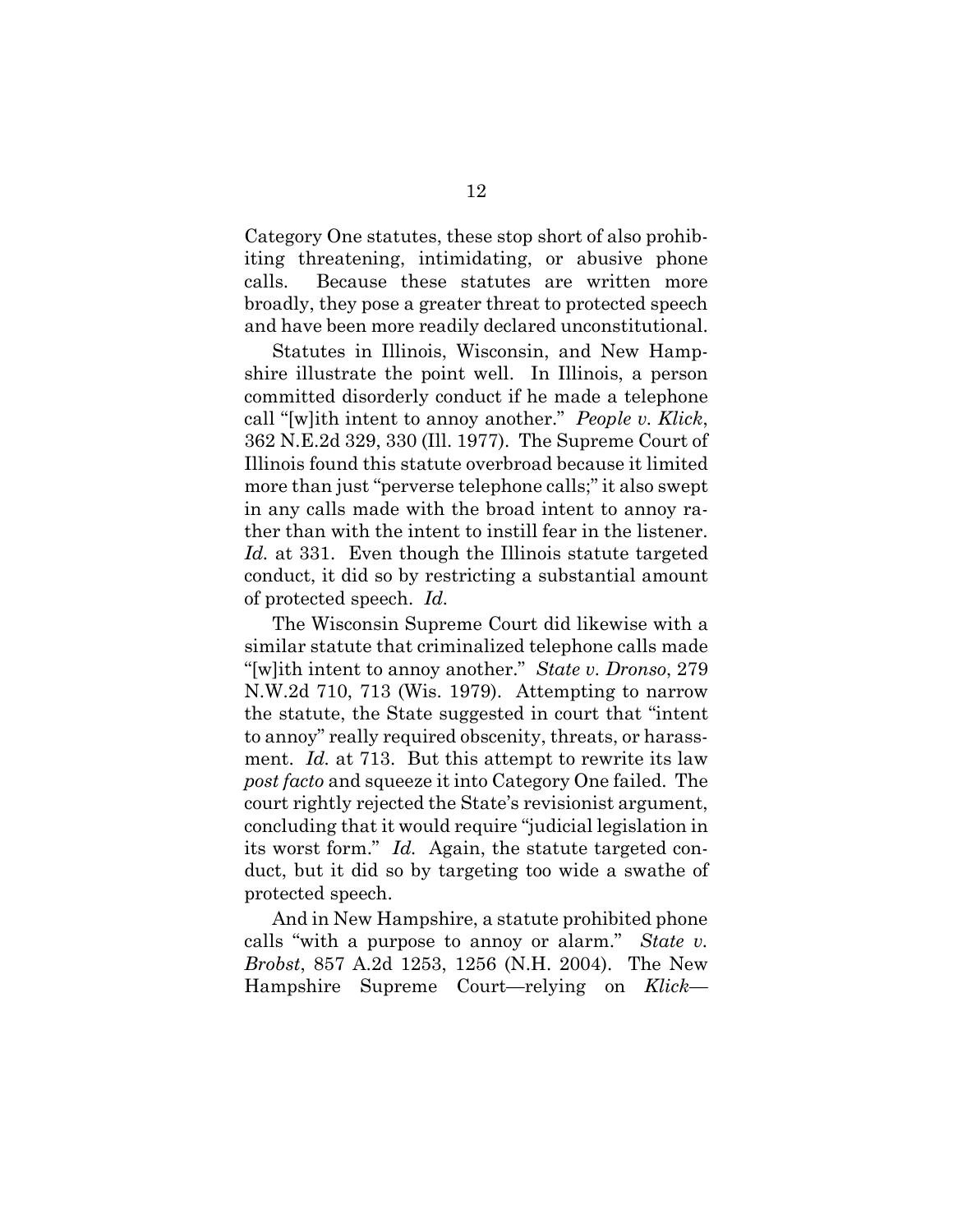distinguished the statute at issue from the one examined by the Sixth Circuit in *Bowker* because it aimed not only at "communications intended to instill fear in the victim, but instead swe[pt] far more broadly." *Id.* at 1257. It lacked the narrowing features of the Category One statutes and was therefore overbroad. The court concluded that the statute criminalized a substantial amount of protected speech and likely discouraged individuals from engaging in protected speech. *Id.* at 1256.

Category Two targets conduct, but the statutes in this category did so by prohibiting far too much protected speech.And because courts can't rewrite statutes to include the additional, narrowing Category One criteria, *see Dronso*, 279 N.W.2d at 713, the courts consistently ruled that the challenged Category Two laws prohibited a substantial amount of protected First Amendment activity.

## **C. Category Three: prohibitions on annoying speech made with specific intent and that is likely to annoy**

Oregon, Colorado, and New York present a third category including somewhat more complicated statutes. These laws required a communication made with an intent to harass, annoy, threaten, or alarm ("intent" element), like Category One. But they also required that the communication be expressed in a manner likely to cause annoyance or alarm ("likely to annoy" element). This additional element stretches beyond "intent" and conditions criminality on the speech's potential effects on the listener. Under these statutes, therefore, the listener's perception or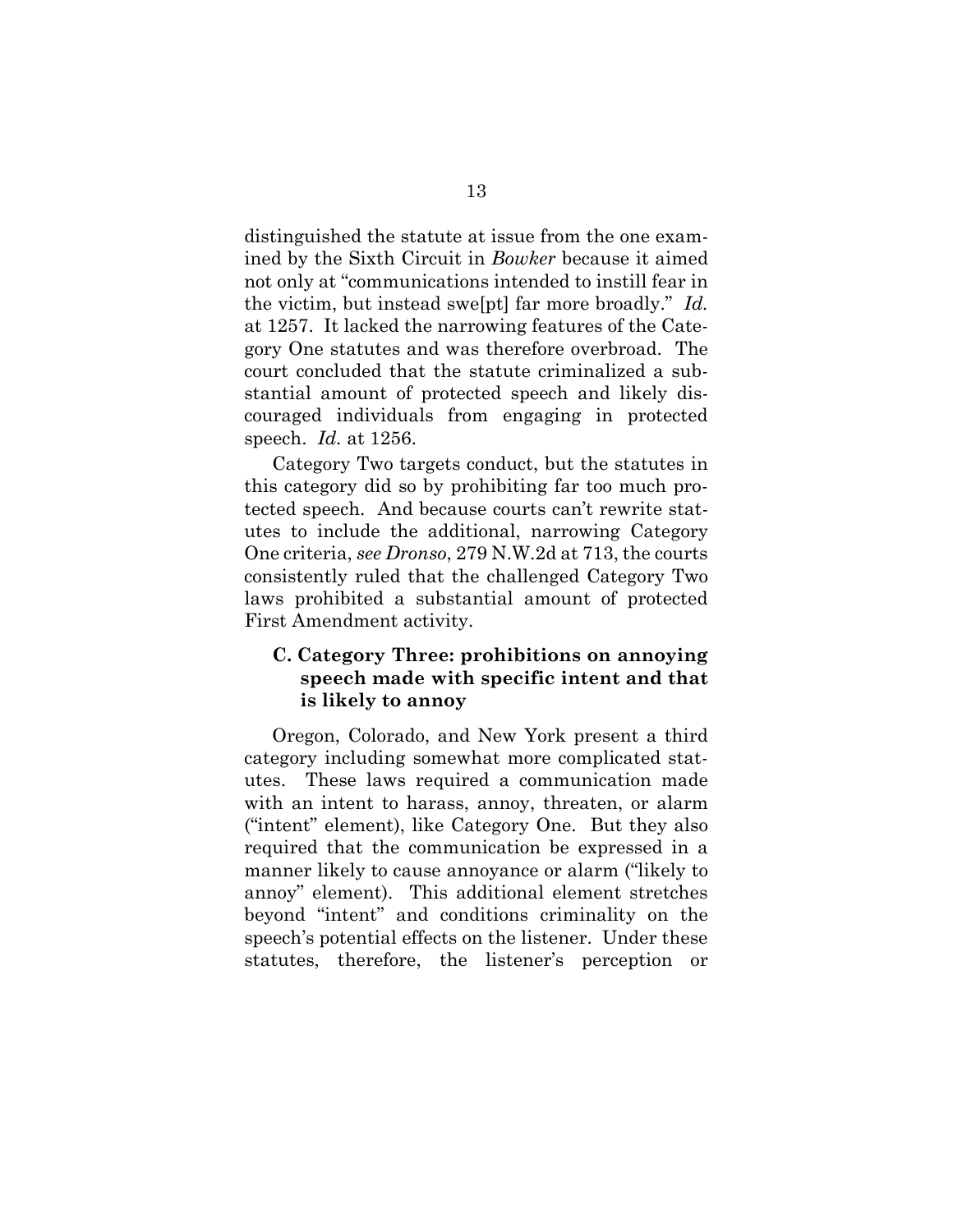interpretation of the speech could control whether or not it was criminal.

The Oregon Supreme Court determined Oregon's statute was unconstitutional because of this "likely to annoy" element. *See State v. Blair*, 601 P.2d 766 (Or. 1979). Remarking on the law's overbreadth, the court noted: "[m]essages that are likely to cause 'annoyance' or 'alarm' are almost limitless." *Id.* at 768.[4](#page-25-0) Colorado's statute also included both "intent" and "likely to annoy" elements. *Bolles v. People*, 541 P.2d 80, 81 n.1 (Col. 1975). The Colorado Supreme Court considered both facets but concluded it was unconstitutional because of the "likely to annoy" element. *Id.* at 81 ("In effect, if unsettling, disturbing, arousing, or annoying communications could be proscribed, or if they could only be conveyed in a manner that would not alarm, the protection of the First Amendment would be a mere shadow indeed."). The court explained it would be criminal under this statute to "forecast a storm, predict political trends, warn against illnesses, or discuss anything that is of significance" because of the potential to annoy or alarm people. *Id.* In both *Blair* and *Bolles*, the criminality of the statute depended in part—on the listener's potential perceptions. Obviously, conditioning criminal convictions on whether a listener may or may not find communications annoying or alarming makes the sweep of these statutes unpredictable and deprives potential criminal

<span id="page-25-0"></span><sup>4</sup> While it touched on overbreadth, the *Blair* court struck down the Oregon statute on vagueness grounds. 601 P.2d at 768. That makes it of limited utility here, for Lamoureux only raises an overbreadth challenge to Montana's statute.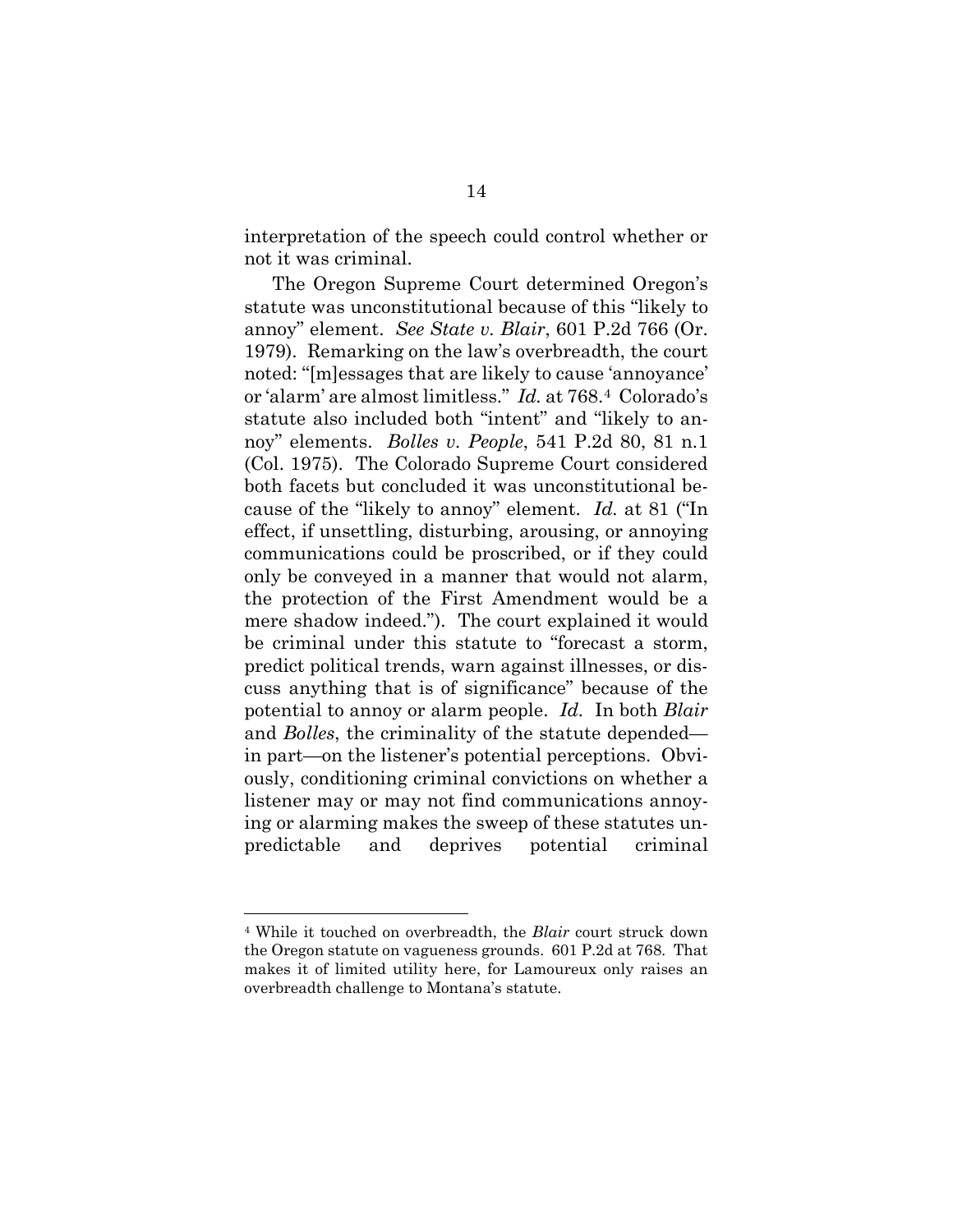malefactors of fair notice. These statutes are therefore quite different from those in Category One.

New York comes closest to defying the uniformity with which the lower courts have treated the different statutory categories. But Respondent believes the New York example still clearly fits within Category Three. And even if it didn't, this single divergence would hardly create the canyon-like split Petitioners decry.

Like the statutes in Oregon and Colorado, New York's included both "intent" and "likely to annoy" elements. In *People v. Golb*, 15 N.E.3d 805, 813–14 (N.Y. 2014), the New York Court of Appeals declared the law unconstitutional. But pinning down how it got there is a more challenging endeavor. The court appeared to hold that "[t]he statute criminalizes … any communication that has the intent to annoy." *Id.* at 813. And that would seemingly place it in tension with Category One. But the court's analysis doesn't clearly explain what element—"intent to annoy" or "likely to annoy"—it actually found troubling.

*Golb* relied on several cases to reach its conclusion, none of which shed additional light on its reasoning. For example, in *Vives v. New York*, 305 F.Supp.2d 289 (S.D.N.Y 2003), the court held the statute was unconstitutional based on both the "intent" and "likely to annoy" elements. But in *Schlagler v. Phillips*, 985 F.Supp. 419, 421 (S.D.N.Y. 1997), the court held the statute was unconstitutional because of the "likely to annoy" element. In *People v. Dietze*, 549 N.E.2d 1166 (N.Y. 1989), the "intent" element was problematic, but in *People v. Dupont*, 107 A.D.2d 247 (N.Y. 1985), the "likely to annoy" element was the fatal issue. In short, these cases compound the confusion created by *Golb*'s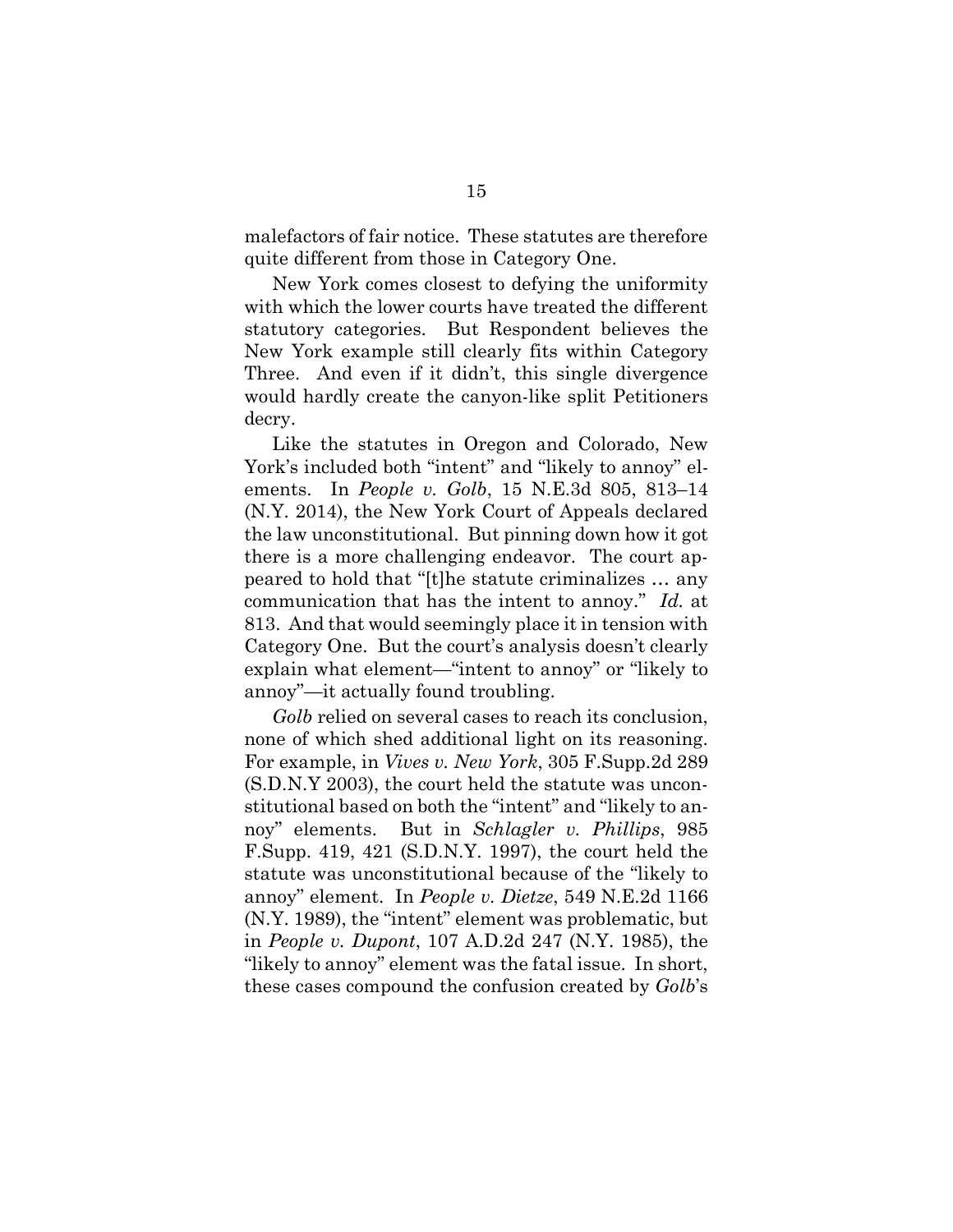lack of precision. They all work at cross-purposes and therefore shed little coherent light on why the New York court believed the statute unconstitutional. If unconstitutional solely because of the "intent" element, it would distinctly part ways with its Category One compatriots. But if unconstitutional because of its "likely to annoy" element—the more coherent reading, in Respondent's view—it would place New York's law firmly beside its analogs in Oregon and Colorado. And that of course would further confirm that different statutes produce different outcomes. At worst, New York is a lone outlier.

Lamoureux believes Connecticut's statute most poignantly demonstrates a split. Not so. It fits neatly within Category Three. The Connecticut statute—like the others—includes both "intent" and a "likely to annoy" elements. And while the Second Circuit initially upheld this statute, *see Gormley v. Director, Connecticut State Dep't of Probation*, 632 F.2d 938, 942 (2d Cir. 1980) (focusing on the "intent" element), the Connecticut Supreme Court later held that the "likely to annoy" element was overbroad. *See State v. Moulton*, 78 A.3d 55, 69–70 (Conn. 2013). The "intent" element consistent with Category One statutes—was fine; the "likely to annoy" language—consistent with Category Three statutes—presented problems. *See id.* And the court did not declare the statute unconstitutional but rather limited its application through jury instructions. *Id.* at 71–72. These two cases nevertheless do not clearly contribute to the "split" in authorities given the conclusion that the statute was overbroad solely because of the "likely to annoy" element.

Category Three statutes are notably different than those in Categories One and Two, so it's no surprise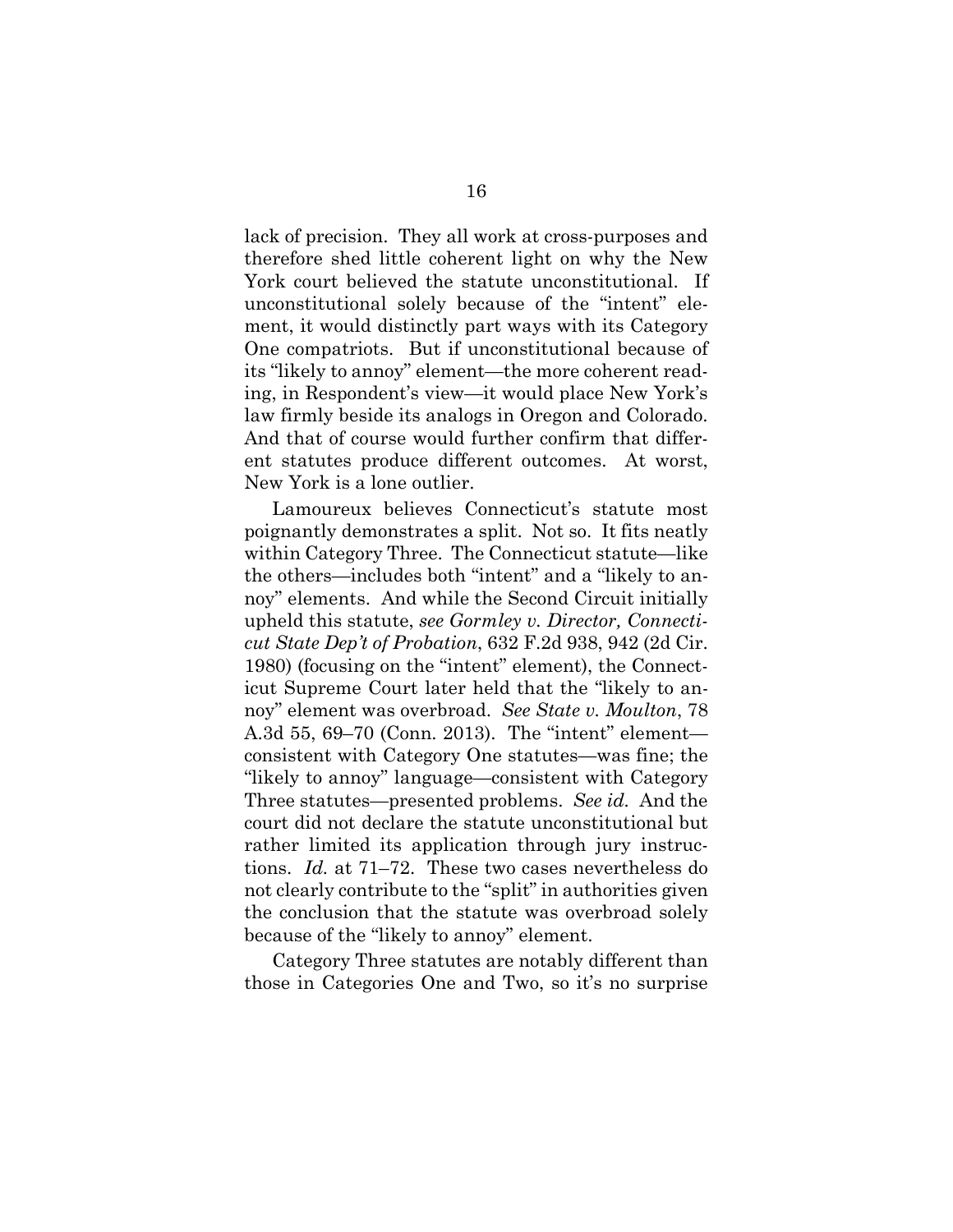that courts have treated them differently.[5](#page-28-0) The Oregon court reviewed a vagueness challenge, which is not directly on point. The Colorado court concluded the statute was overbroad because criminality depended in part on the listener's perception of the communication. Connecticut's high court also took issue with the "likely to annoy" element. Given the statutory differences, none of these meaningfully conflict with Category One's outcomes. Meanwhile, the New York court failed to clearly articulate why the statute was unconstitutional and, as a result, contributed very little—if at all—to the so-called split in authorities.

Despite minor differences, these Category Three cases hang together. Like Categories One and Two, they clearly target conduct rather than pure speech. Yet they reached different overbreadth conclusions because of important differences in the statutory text.

Montana's statute is not a Category Three statute. It does not condition criminality on the listener's perception. The different statutory language in Categories One, Two, and Three resulted in different outcomes. But each court undertook the same basic judicial framework—to determine whether the proscribed conduct sweeps in too much protected speech.

<span id="page-28-0"></span><sup>5</sup> Lamoureux cites to *Virgin Islands v. Vanterpool*, 767 F.3d 157 (3d Cir. 2014) and *State v. Vaughn*, 366 S.W.3d 513 (Mo. 2012). But neither helps him here. Missouri's statute only prohibited repeated and unwanted communications; there was no requirement that the communications be annoying or harassing. *See Vaughn*, 366 S.W.3d at 519–21. And in *Vanterpool*, the Third Circuit treated the statute under the second prong of a *Strickland*  analysis. *Vanterpool*, 767 F.3d at 166–68; *see also* Pet. for Cert. 17 n.3 (acknowledging its limited applicability).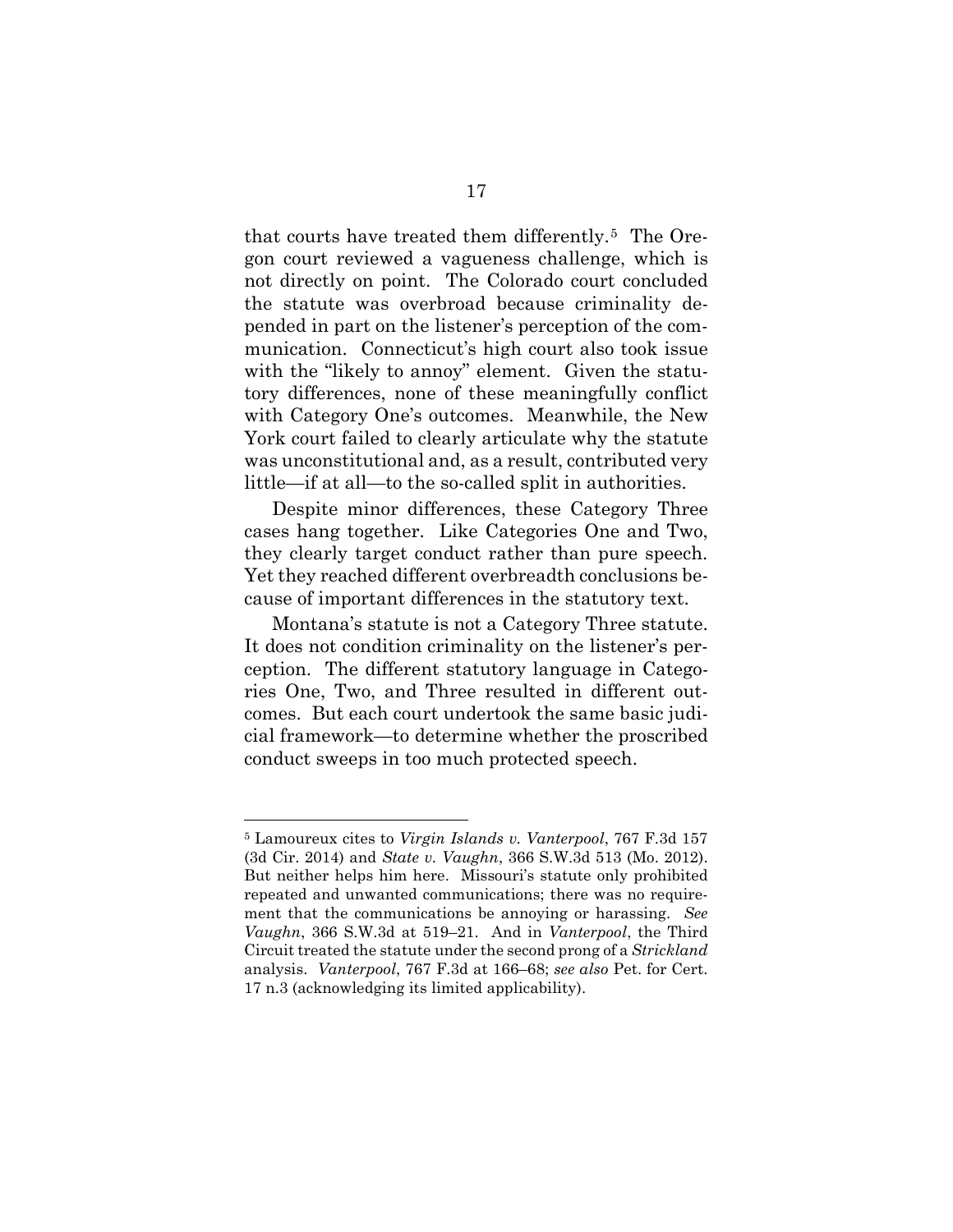### **II. This Court already declined to address this exact "split."**

Years ago, this Court refused to address the phenomenon Lamoureux here describes as an "intractable" split. Pet. for Cert. 18; *Gormley v. Director, Connecticut State Dep't of Adult Probation*, 449 U.S. 1023 (1980). Justice White, in his dissent from the denial of certiorari, noted the differences among "courts that have considered constitutional challenges to similar state statutes." *Id.* at 1024 (White, J., dissenting from denial of certiorari). But then as now, the cases he surveyed do not demonstrate an "obvious tension." *Id.*  Justice White compared the treatment of statutes in Illinois (criminalizing annoying phones calls), Wisconsin (same), and Oregon (including the "likely to annoy" element) to those in Florida (requiring intent to instill fear in listener) and Georgia (same). Again, these deviations didn't and don't constitute a split. Illinois and Wisconsin targeted annoying communications alone. *See People v. Klick*, 362 N.E.2d 329, 330 (Ill. 1977); *State v. Dronso*, 279 N.W. 2d 710, 713 (Wis. App. 1979). Oregon was not an overbreadth challenge. *State v. Blair*, 601 P.2d 766, 768 (Or. 1979). The Florida and Georgia statutes, conversely, prohibited phone calls made with the specific intent to instill fear in the listener. *See Constantino v. State*, 255 S.E.2d 710, 713 (Ga. 1979); *State v. Elder*, 382 So. 2d 687, 690 (Fl. 1980). In some broad sense, these statutes are similar. But a closer look at the text reveals why they fared differently: they had important dissimilarities. When accounting for that, the results are actually quite consistent. So this Court should do what it did in 1980 deny the petition. *See Gormley v. Director,*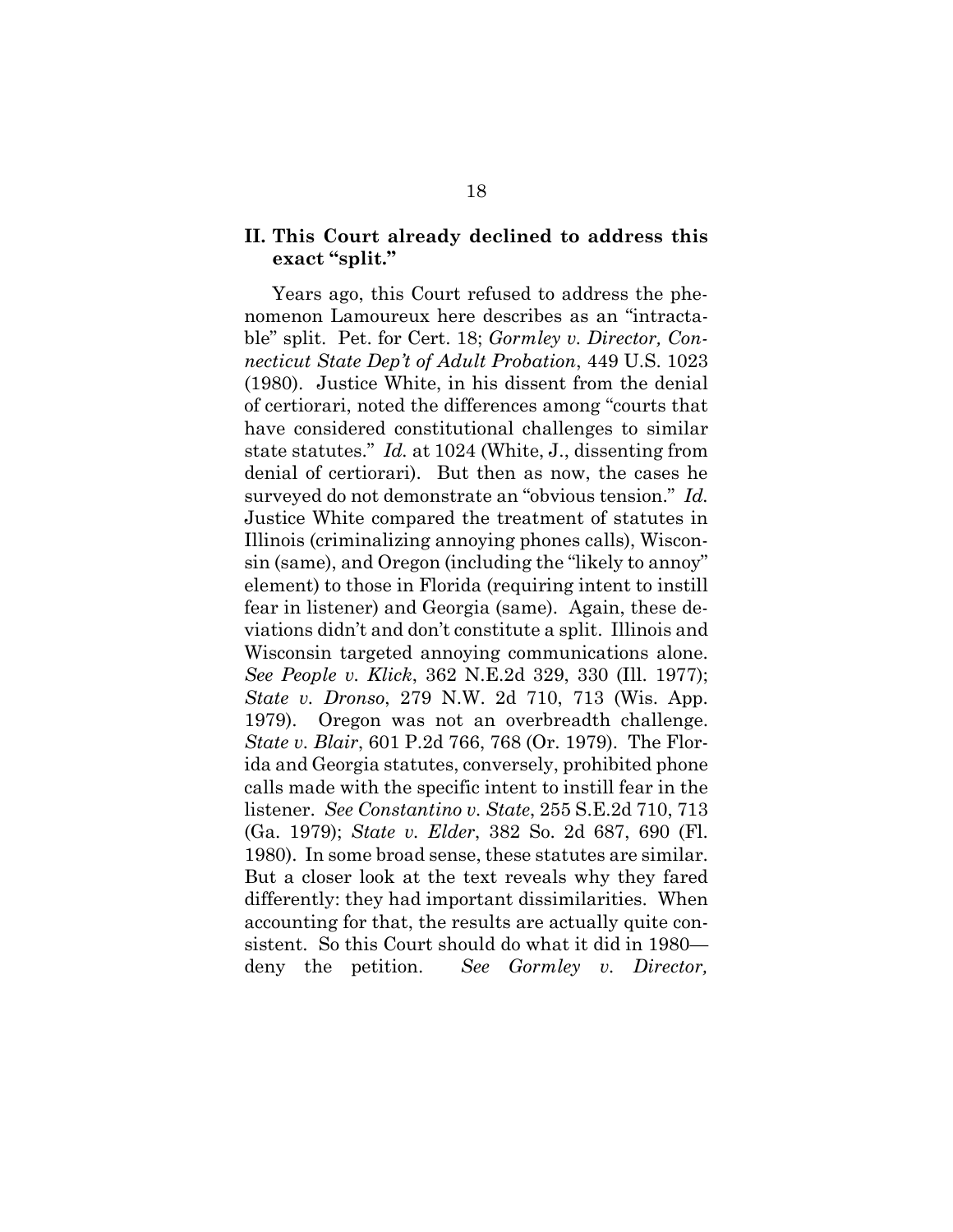### *Connecticut State Dep't of Adult Probation*, 449 U.S. 1023 (1980).

It makes sense why significantly different statutes are treated differently when it comes to overbreadth challenges: "where conduct and not merely speech is involved … the overbreadth of a statute must not only be real, but substantial as well, judged in relation to the statute's plainly legitimate sweep." *Broadrick*, 413 U.S. at 615; *see also New York v. Ferber*, 458 U.S. 747 (1982) (people "may well refrain from exercising their rights for fear of criminal sanctions by a statute susceptible of application to protected expression"). In statutes like Montana's, the sweep is narrower, and clearly legitimate. It covers precisely the type of calls Lamoureux made—calls that are intended to instill fear in the listener. Forecasting a storm, predicting political trends, warning against illness, or discussing other significant matters is not done with this sort of intent. *See Bowker*, 372 F.3d at 379.

Montana's statute—like the other Category One statutes—plainly and materially differs from those in Category Two that prohibit merely "annoying" phone calls. The former focuses narrowly on criminal and unprotected conduct. The latter purport to criminalize much protected—albeit annoying—speech.

Finally, in Category Three, statutes are unsurprisingly overbroad where the communication's criminality depends in part on its potential effect on the listener. Almost definitionally, that enables the statute to sweep in "communications that cannot be constitutionally proscribed." *Bolles*, 541 P.2d at 81 (declaring overbroad a statute that allowed prosecution of a prolife activist for sending anti-abortion mailers).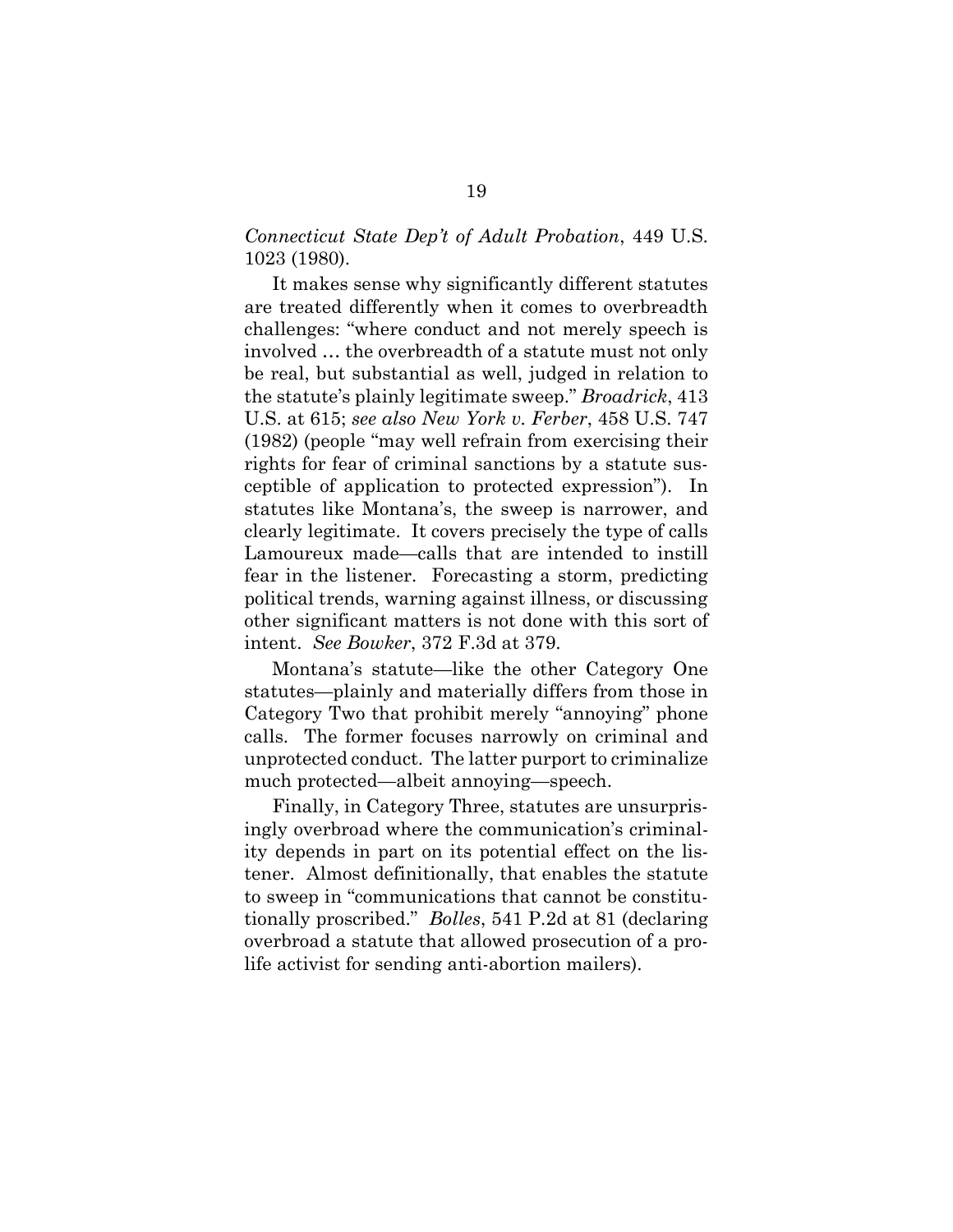## **III. The Montana Supreme Court correctly upheld Montana's Privacy in Communications Act.**

The Montana Supreme Court got it right, below. The First Amendment prohibits States from enacting laws that "abridge[e] the freedom of speech." U.S. Const. amend 1. States cannot "restrict expression because of its message, its ideas, its subject matter, or its content." *Police Dep't of Chicago v. Mosley*, 408 U. S. 92, 95 (1972). Any such restriction is presumptively unconstitutional. *See Reed v. Town of Gilbert*, 576 U.S. 155, 163 (2015).

But this presumption does not extend to restrictions on conduct that contains speech elements. *See Cox v. Louisiana*, 379 U.S. 536, 555 (1965) ("[I]t has never been deemed an abridgment of freedom of speech … to make a course of conduct illegal merely because the conduct was in part initiated, evidenced, or carried out by means of language, either spoken, written, or printed.") (quotations omitted). Courts review these restrictions by considering whether the restriction is overbroad—whether it prohibits conduct at the expense of prohibiting protected speech. "Where conduct and not merely speech is involved, we believe that the overbreadth of a statute must not only be real, but substantial as well, judged in relation to the statute's plainly legitimate sweep." *Broadrick*, 413 U.S. at 615. The test is not whether a statute reaches "some" protected speech, Petition at 19, but whether it reaches "a *substantial* amount of constitutionally protected conduct." *Hoffman Estates v. The Flipside, Hoffman Estates, Inc.*, 455 U.S. 489, 494 (1982) (emphasis added). Below, the Montana Supreme Court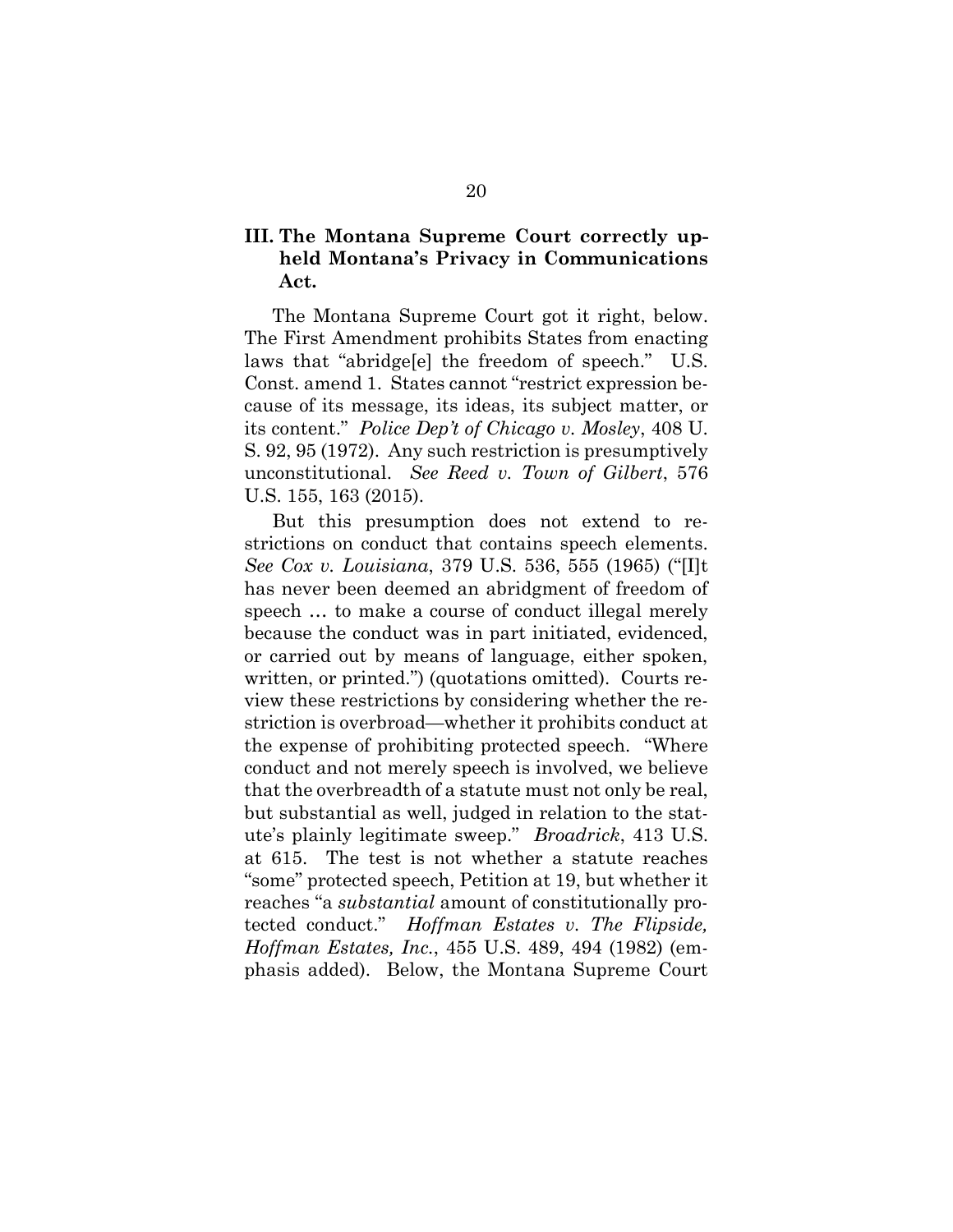faithfully applied this Court's test for adjudging the constitutionality of restrictions on behavior that is both conduct *and* speech. *See, e.g.*, *Broadrick*, 413 U.S. at 615; *Hoffman Estates*, 455 U.S. at 494.

Montana's statute does not burden a substantial amount of protected speech. As the Montana Supreme Court aptly observed, the question "is not whether hypothetical remote situations exist, but whether there is a significant possibility that the law will be unconstitutionally applied." *State v. Lamoureux*, 485 P.3d 192, 198 (Mont. 2021) (quoting *State v. Lilburn*, 875 P.2d 1036, 1043 (Mont. 1994)). A statute is not "invalid on its face merely because it is possible to conceive of a single impermissible application," *Broadrick*, 413 U.S. at 630 (Brennan, J., dissenting). The overbreadth doctrine is "strong medicine," and courts only employ it "as a last resort." *Broadrick*, 413 U.S. at 613.

No medicine needed here: the Montana statute "does not suppress or infringe upon Lamoureux's, or any person's, freedom to engage in the uninhibited, robust, and wide-open expression of ideas or a suitable level of discourse within the body politic." *Lamoureux*, 485 P.3d at 199. The Court relied on *State v. Dugan*, 303 P.3d 755 (Mont. 2013), which previously upheld the Act because of its heightened requirement that the criminal communication be made with "specific intent" to "terrify, intimidate, threaten, harass, annoy, or offend." So in this case, just as in *Dugan*, the Montana Supreme Court correctly concluded that the statute was not overbroad.

Lamoureux additionally attacks the Montana Supreme Court's decision on two grounds, neither of which is persuasive.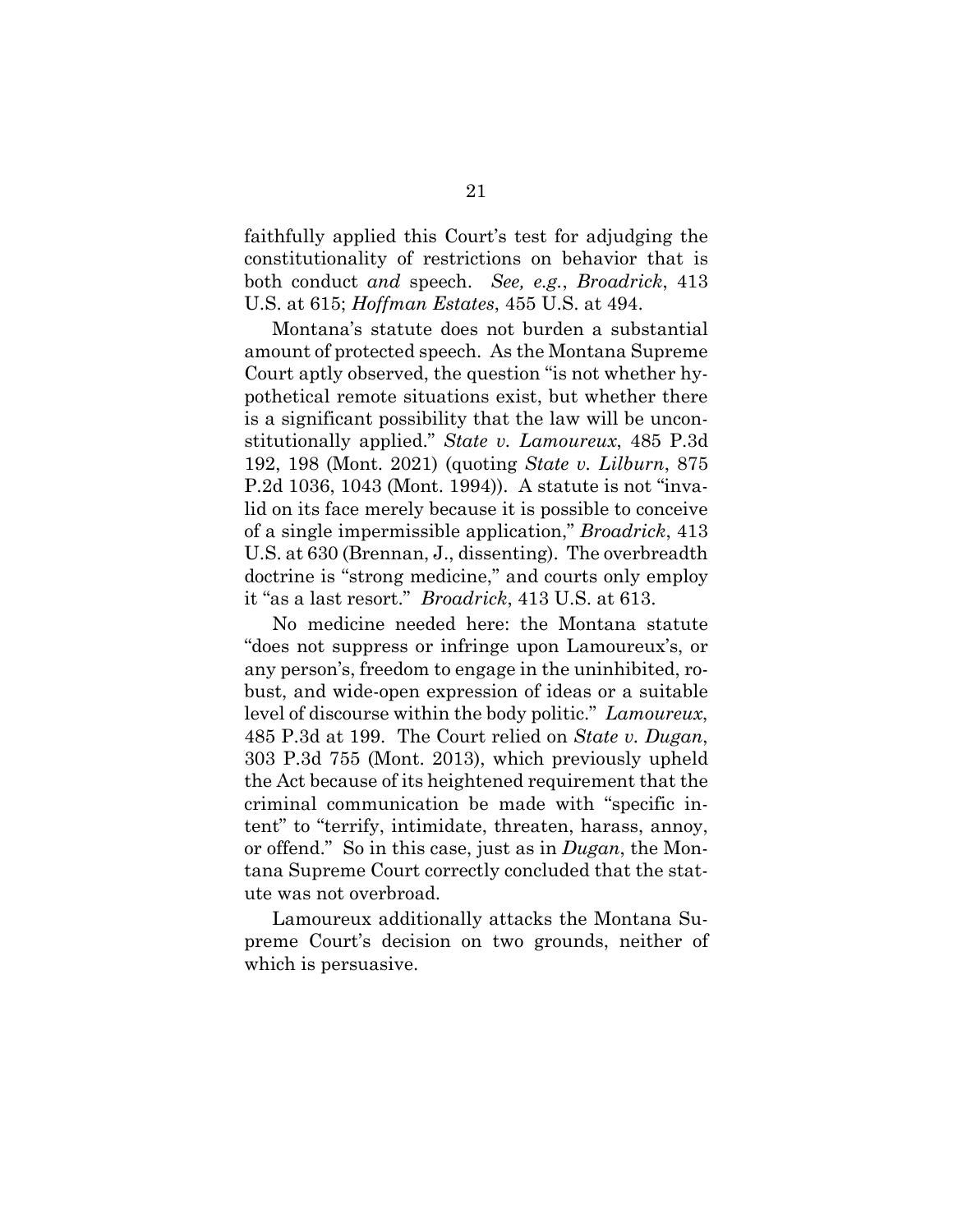**1.** First, he argues the Montana statute is a content-based regulation. But that ignores how this Court and others have treated electronic harassment laws. The Court considers whether conduct, "and not merely speech," is addressed by the statute. *Broadrick*, 413 US at 615. The Montana statute clearly addresses both conduct and speech. It requires specific intent and an act. Mont. Code. Ann. § 45-8-213. This is not a content-based regulation—a person does not commit a crime simply by spewing "obscene, lewd, or profane language." *Id.* The crime occurs when the person does so (1) via electronic communication and (2) with the specific intent to "terrify, intimidate, threaten, harass, annoy, or offend." *Id.* And like the statute in *Bowker*, Montana's statute proscribes conduct targeted toward a particular victim. 372 F.3d at 379. This type of communicative conduct is restricted because of the *intent* with which it's communicated not the idea being expressed.

*Reed* makes clear that a law is only content based if it "applies to particular speech because of the topic discussed or the idea or message expressed." 576 U.S. at 163. Montana's statute prohibits the act of communicating with a person using certain words with the specific intent to "terrify, intimidate, threaten, harass, annoy, or offend." The specific content doesn't matter; nor does it matter whether the words used actually terrify, intimidate, threaten, harass, annoy, or offend the listener. For, as the Montana Supreme Court stated, "the statute at issue criminalizes intentionally harmful activities—communication with the purpose to terrify, intimidate, threaten, harass, or offend—not merely disagreeable communication." Pet.App.12a.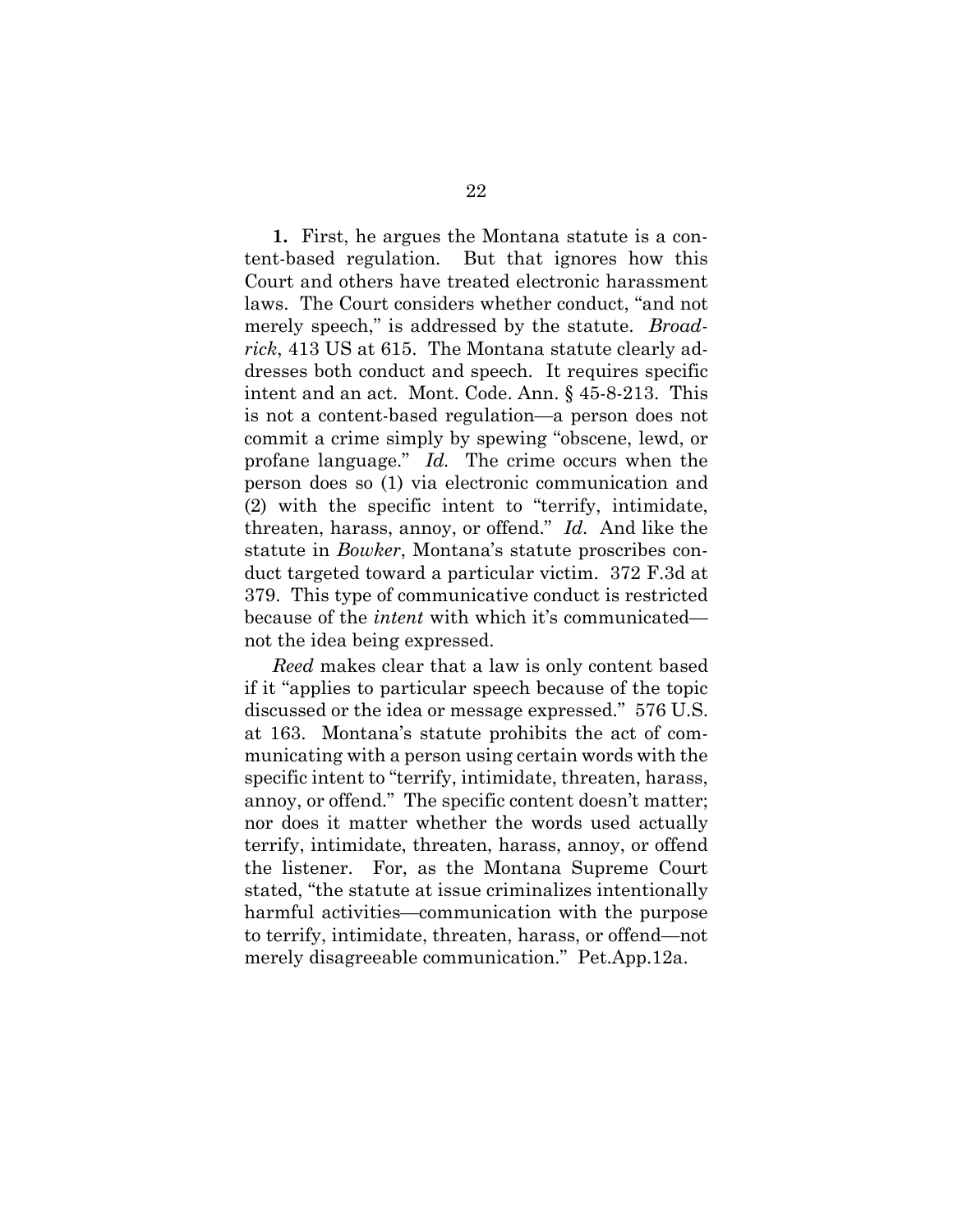Lamoureux violated the Montana statute because he acted purposely or knowingly, he communicated with another person by telephone, and he did so with the purpose to "harass, annoy or offend." Pet.App.5a (¶¶8–9). Lamoureux was not convicted under this statute because he made ungentlemanly and ungenerous statements—though he certainly did. He wasn't even convicted because he said he wanted to kill his ex-wife and let skunks feast on her corpse. He was convicted because he made all these statements *with the intent* to harass, annoy, and offend his ex-wife's employee and father.

Lamoureux could not have been convicted for phoning a friend and making the very same obscene threats in jest. Foul and crass? Sure. But Montana's statute wouldn't snare that conduct. Lamoureux was convicted because his statements—which included profanity and very specific threats of harm—were made with the intent to instill fear in the person who answered the phone.

**2.** Lamoureux next argues that the specific intent requirement necessarily requires a court to adjudge the content of his statements. As this Court has held, "[a]n Act would be content based if it required 'enforcement authorities' to 'examine the content of the message that is conveyed to determine whether' a violation has occurred." *McCullen v. Coakley*, 573 U.S. 464, 479 (2014) (quoting *FCC v. League of Women Voters*, 468 U.S. 364, 383 (1984)). But specific intent goes beyond and doesn't depend upon the words used by the speaker. Thus, the applicability of the statute doesn't hinge "on what they say," but rather what the speaker intends to accomplish with his statement. *See Holder v. Humanitarian Law Project*, 561 U.S. 1, 27 (2010).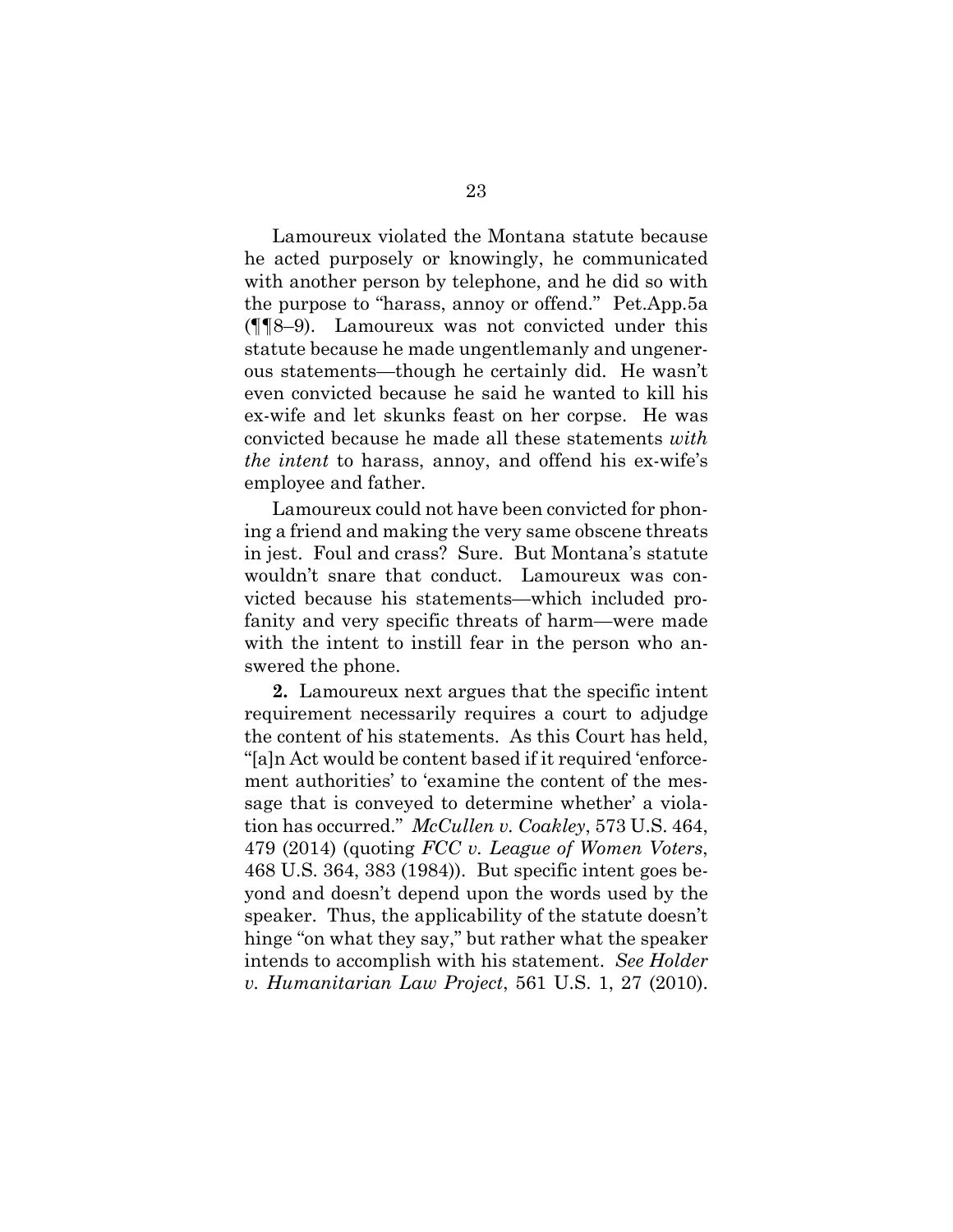The speaker does not violate the law simply by swearing on the phone—he must have the specific intent to terrify, intimidate, threaten, harass, annoy, or offend. *See Dugan*, 303 P.3d at 772.

Montana's statute targets electronic communications made with the intent to instill fear in the listener. That intent element makes all the difference, for—as the Montana Supreme Court reasoned—it often operates to remove expressive conduct from the protective confines of the First Amendment. *See Lamoureux*, 485 P.3d at 199 (citing *Virginia v. Black*, 538 U.S. 343, 363 (2003)). Criminality therefore hinges upon a specific intent to undertake harmful conduct. And this is conduct that Montana has every ability to regulate. The state has an interest in protecting individuals from receiving "unwelcome, anonymous telephone calls," particularly when the individual is "outside a public forum." *Bowker*, 372 F.3d at 379; *see also Cox*, 379 U.S. at 563. The Montana statute is a precise tool for the precise job of protecting individuals from harassment: it only proscribes expressive conduct that "serves little, if any, informative or legitimate communicative function." *Elder*, 382 So.2d at 691.

### **IV.This case is not the vehicle to address Lamoureux's perceived split of authorities.**

Again, this Court judges the unconstitutional applications of the statute in relation to the statute's plainly legitimate sweep. *Broadrick*, 413 U.S. at 615. And even if the statute "deter[s] protected speech to some unknown extent, there comes a point where that effect -- at best a prediction -- cannot, with confidence, justify invalidating a statute on its face and so prohibiting a State from enforcing the statute against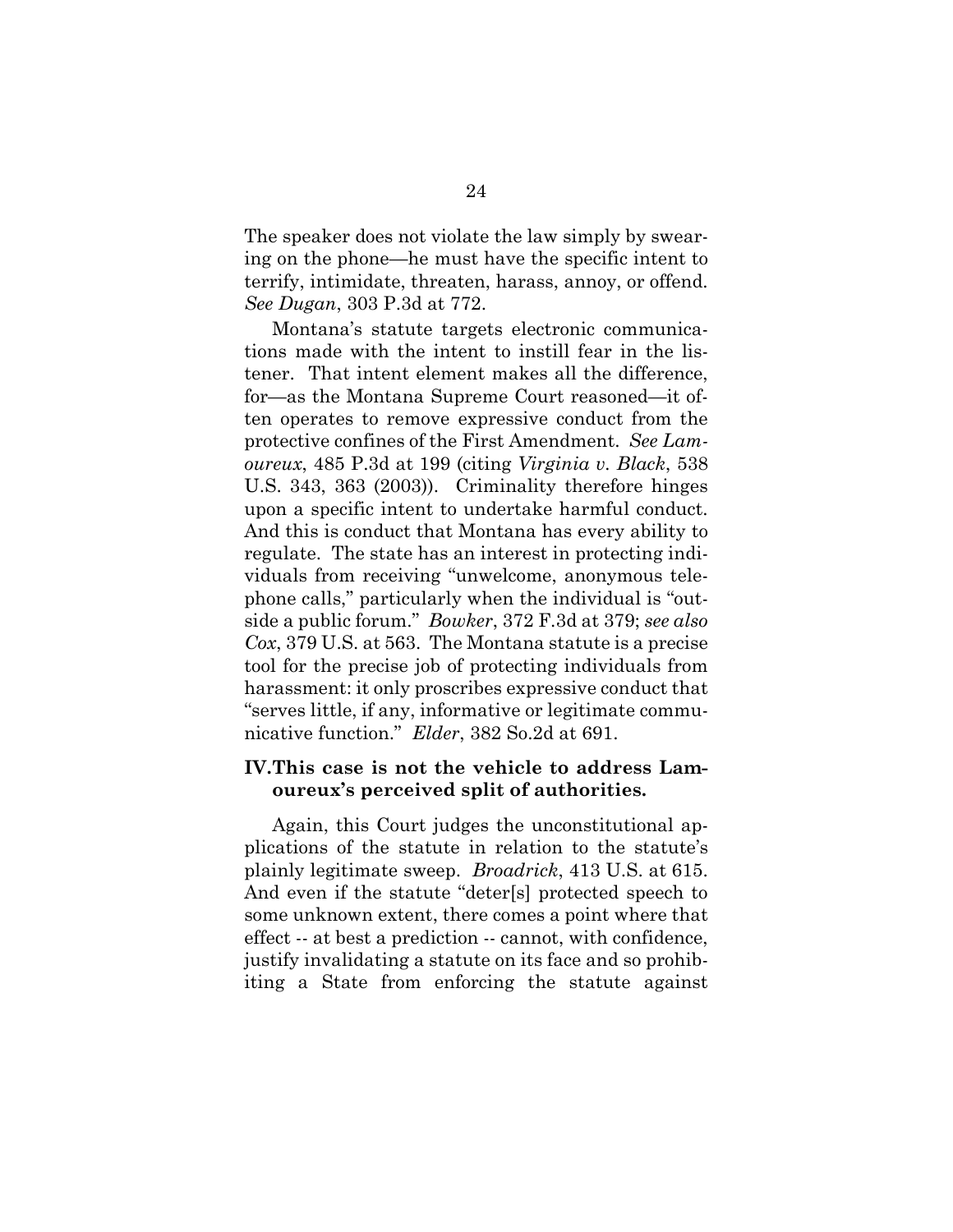conduct that is admittedly within its power to proscribe." *Id. Broadrick* thus makes clear that the Court reviews overbreadth challenges on a case-by-case basis. 413 U.S. at 615–16 ("[W]hatever overbreadth may exist should be cured through case-by-case analysis of the fact situations to which its sanctions, assertedly, may not be applied.").

With that in mind, Lamoureux asks a lot from this Court. Pet. for Cert. 28–29 ("The time has come for this Court to resolve this important issue and clarify that states may not prohibit speech intended to annoy or offend."). In effect, he suggests that this Court should invalidate Montana's statute *and* all others with similar language. That cuts sharply against *Broadrick*'s wise instruction to evaluate overbreadth on a case-by-case basis. Indeed, that instruction to evaluate overbreadth in discrete factual and statutory contexts is precisely why different courts have treated different statutes differently. Lamoureux's purported "split" is merely the result of lower courts following *Broadrick*'s guidance.

Montana's statute doesn't prohibit a substantial amount of protected speech. *See Bowker*, 372 F.3d at 378. First, the law applies to all phone calls where the caller uses obscene, lewd, or profane language with a specific intent to terrify, intimidate, threaten, harass, annoy, or offend. As discussed above, the specific intent requirement narrows the application of the statute to communications made with the intent to instill fear in the listener. Second, the statute does not proscribe any "particular groups or viewpoints." *Id.* So it applies "in an even-handed and neutral manner." *Broadrick*, 413 U.S. at 616. These two features of the Montana statute—like other Category One statutes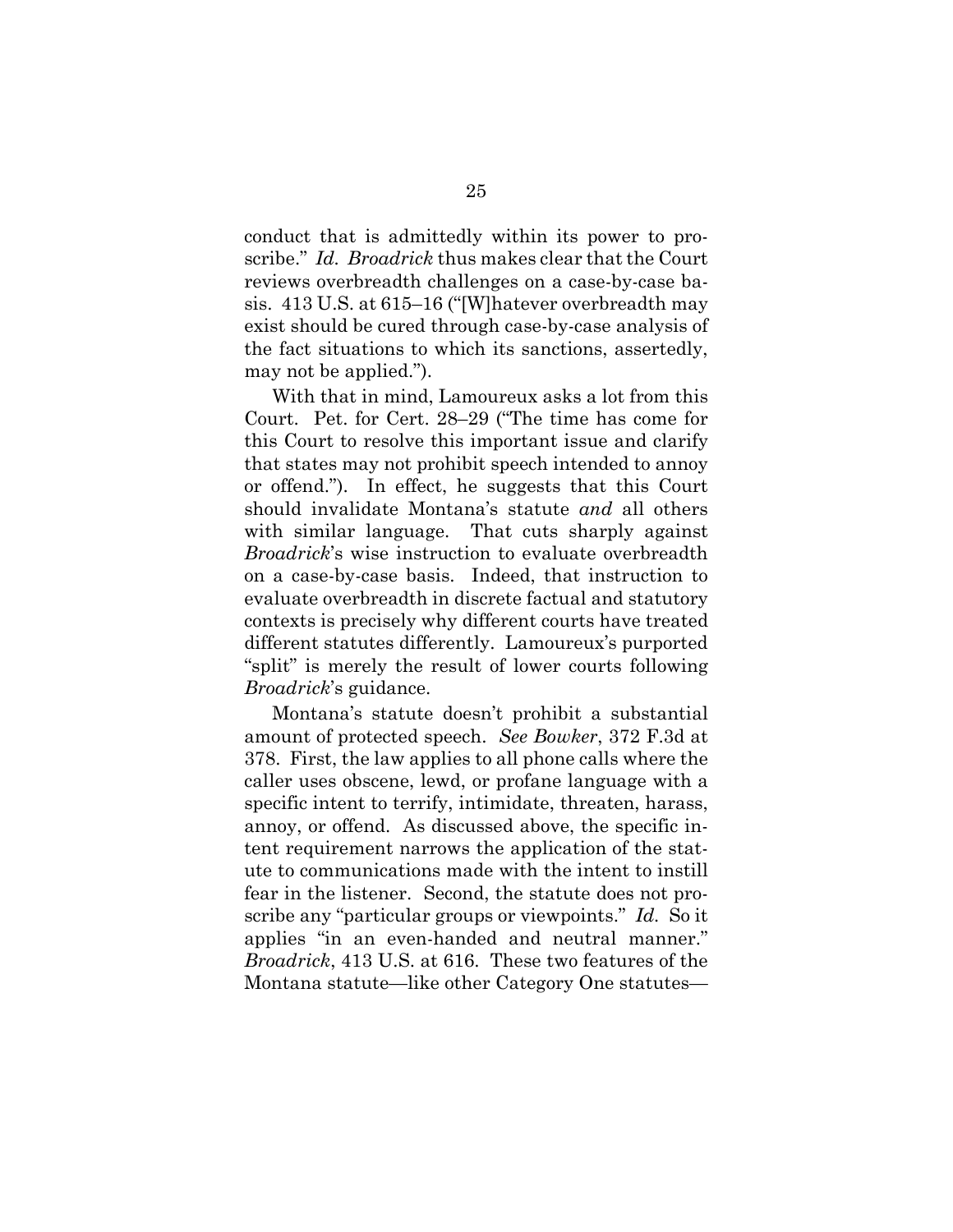ensure that it does not ensnare overmuch protected speech. Indeed, it's difficult to conceive of any protected speech this law would capture.

The party "facially challenging a statute on overbreadth grounds must prove there is a 'realistic danger that the statute itself will significantly compromise recognized First Amendment protections of parties not before the Court.'" Pet.App.8a (¶ 16) (quoting *State v. Lilburn*, 875 P.2d 1036, 1040 (Mont. 1994)). Lamoureux hasn't done that. And even the heartiest First Amendment maximalist would have to concede that his conduct—obscene, intoxicated calls laced with imminent threats of job termination, sexual assault, arson, murder, and desecration of a corpse—is not protected speech. *See Roth v. United State*, 354 U.S. 476 (1957) ("[O]bscenity is not within the area of constitutionally protected speech."); *see also Shackelford v. Shirley*, 948 F.2d 935, 938 (5th Cir. 1991) ("As speech strays further from the values of persuasion, dialogue and free exchange of ideas the first amendment was designed to protect, and moves toward threats made with specific intent to perform illegal acts, the state has greater latitude to enact statutes that effectively neutralize verbal expression."). The facts of this case demonstrate that the Montana statute is precisely tailored to the harms it seeks to prevent. It's Lamoureux's burden, and he hasn't demonstrated—or come close to demonstrating—that the Montana statute captures and proscribes a substantial amount of protected speech. His facial challenge, therefore, must fail. *See Elder*, 382 So.2d at 690 (the challenged statute "is clearly applicable to a whole range of activity which is easily identifiable and which constitutionally may be proscribed"). Free speech is not in danger.